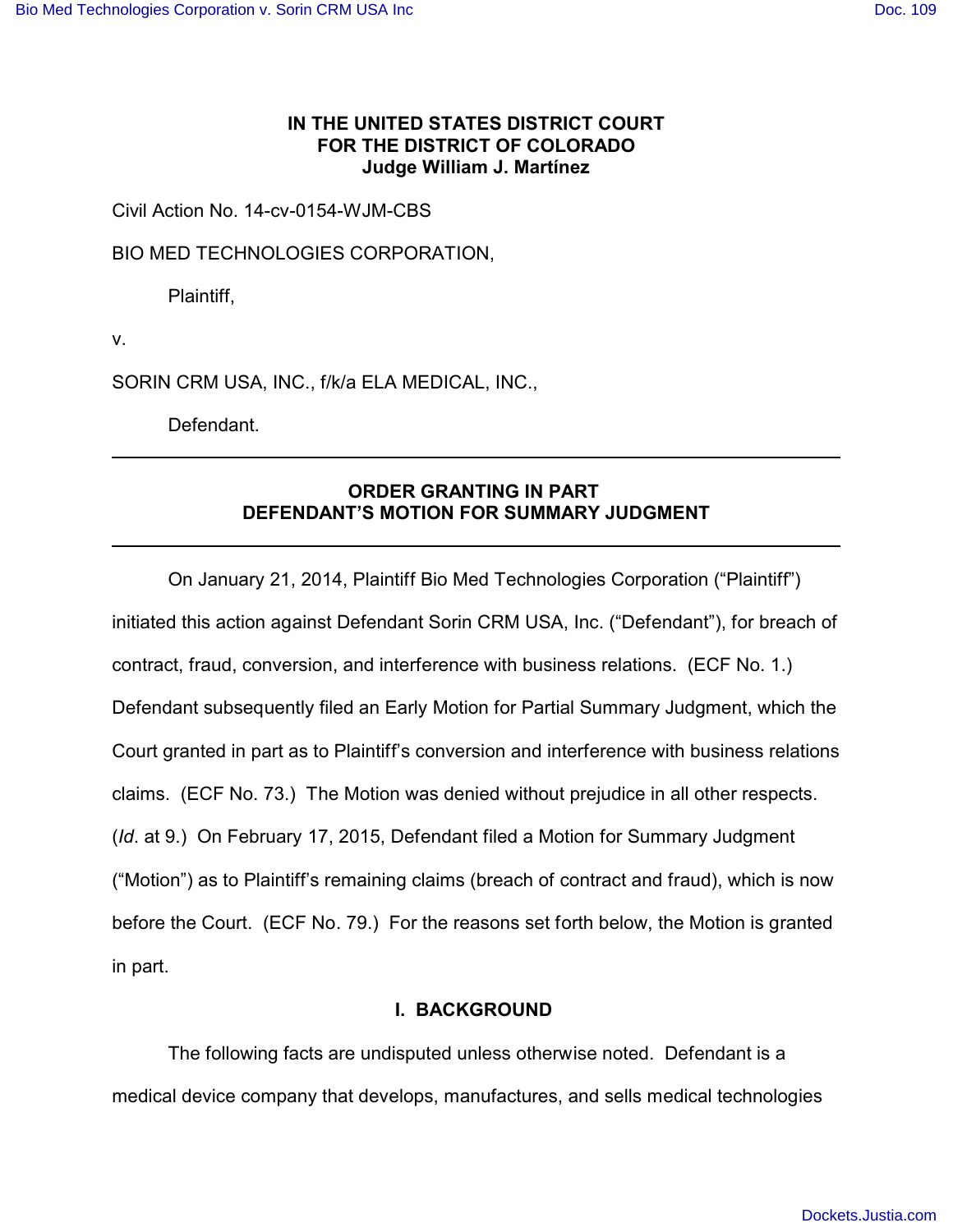for the treatment of cardiac rhythm disorders. (ECF No. 76 at 2.) Plaintiff and Defendant executed an Independent Sales Representative Agreement ("Agreement") with an effective date of August 1, 2009. (*Id*. at 3.) Under the Agreement, Plaintiff sold cardiac rhythm management products for Defendant. (*Id*.) Plaintiff was operated by Jack Oliver, a medical device sales representative, who signed the Agreement on Plaintiff's behalf. (*Id*.; ECF No. 95-1 at 15.) No amendments were made to the Agreement, which governed the parties' relationship until it terminated on August 1, 2014 when Defendant provided Plaintiff a non-renewal notice. (ECF No. 76 at 3.) Plaintiff filed this action on January 21, 2014, before the Agreement actually terminated. (ECF No. 1.)

#### **II. LEGAL STANDARD**

Summary judgment is appropriate only if there is no genuine issue of material fact and the moving party is entitled to judgment as a matter of law. Fed. R. Civ. P. 56(a); *Celotex Corp. v. Catrett*, 477 U.S. 317, 322 (1986); *Henderson v. Inter-Chem Coal Co., Inc.*, 41 F.3d 567, 569 (10th Cir. 1994). Whether there is a genuine dispute regarding a material fact depends upon whether the evidence presents a sufficient disagreement as to require submission to a jury or, conversely, is so one-sided that one party must prevail as a matter of law. *Anderson v. Liberty Lobby*, 477 U.S. 242, 248-49 (1986); *Carey v. U.S. Postal Serv.*, 812 F.2d 621, 623 (10th Cir. 1987).

A fact is "material" if it pertains to an element of a claim or defense, and a factual dispute is "genuine" if the evidence is so contradictory that if the matter went to trial, a reasonable juror could return a verdict for either party. *Anderson*, 477 U.S. at 248. The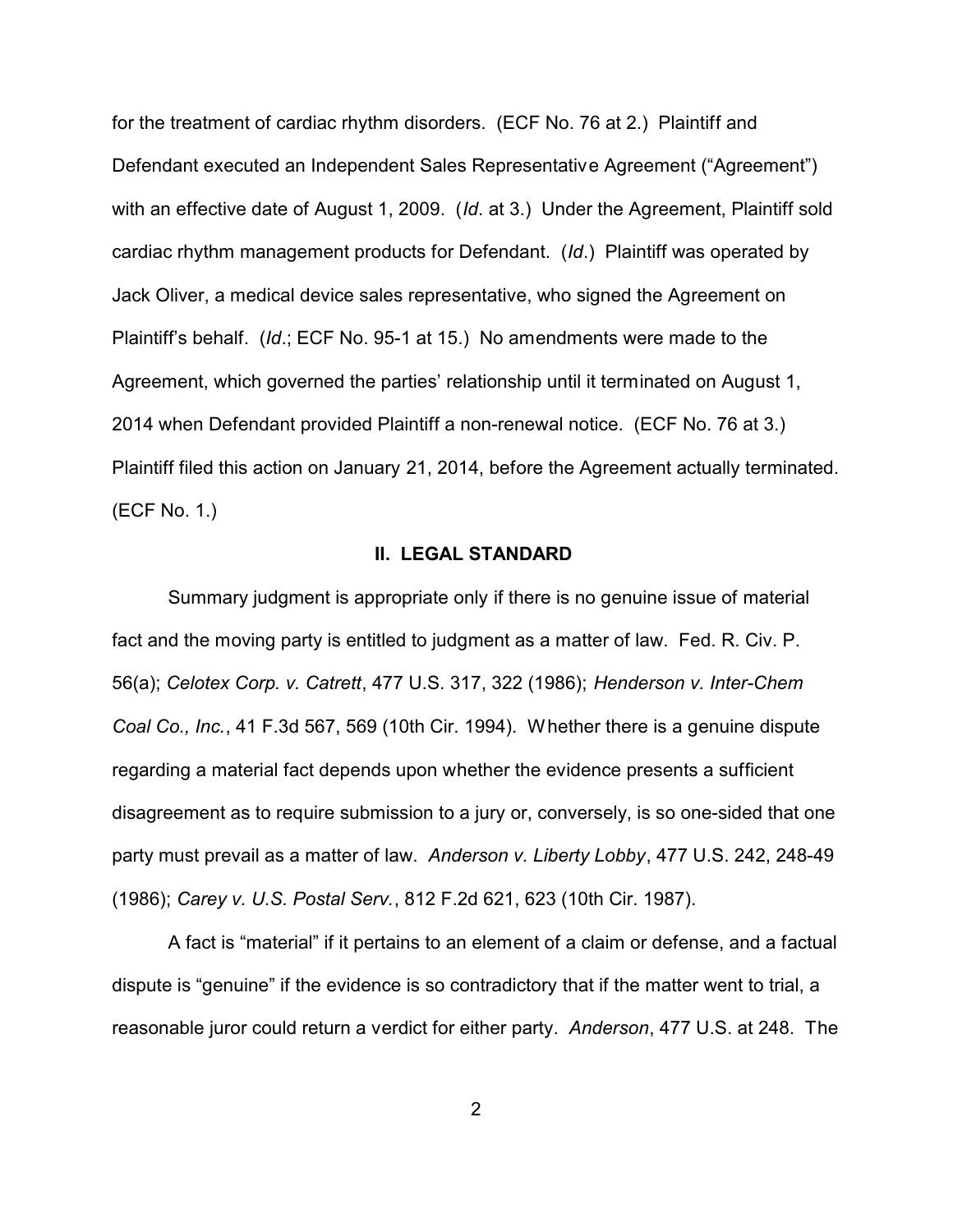Court must examine the facts in the light most favorable to the nonmoving party, and resolve factual ambiguities against the moving party. *Houston v. Nat'l Gen. Ins. Co.*, 817 F.2d 83, 85 (10th Cir. 1987). The summary judgment standard thus favors a right to trial. *See id.* 

### **III. ANALYSIS**

Only Plaintiff's breach of contract and fraud claims remain. (ECF No. 73.) Before proceeding to its analysis of those claims, the Court must first determine what law to apply. Federal courts sitting in diversity rely on the forum state's choice of law principles. *U.S. Aviation Underwriters, Inc. v. Pilatus Bus. Aircraft, Ltd.*, 582 F.3d 1131, 1143 (10th Cir. 2009). The Court has previously held that Minnesota law governs Plaintiff's tort claims under Colorado's choice of law principles. (ECF No. 73 at 5.) Finding no reason to deviate from that prior analysis, the Court applies Minnesota law to Plaintiff's fraud claim (as the parties have in their briefs).

As for Plaintiff's breach of contract claim, the Agreement contains a choice of law provision that states "[t]he laws of the State of Minnesota shall govern this Agreement in all respects." (ECF No. 95-1 at 14.) Colorado courts "apply the law chosen by the parties unless there is no reasonable basis for their choice or unless applying the chosen state's law would be contrary to the fundamental policy of the state whose law would otherwise govern." *Target Corp. v. Prestige Maint. USA, Ltd.*, 2013 WL 363324, at \*2 (Colo. App. Jan. 31, 2013) (citing *Hansen v. GAB Bus. Services, Inc*., 876 P.2d 112, 113 (Colo. App. 1994)). The Court noted in a prior Order that Defendant alleged it was headquartered in Minnesota from the time of contract through early 2013, and that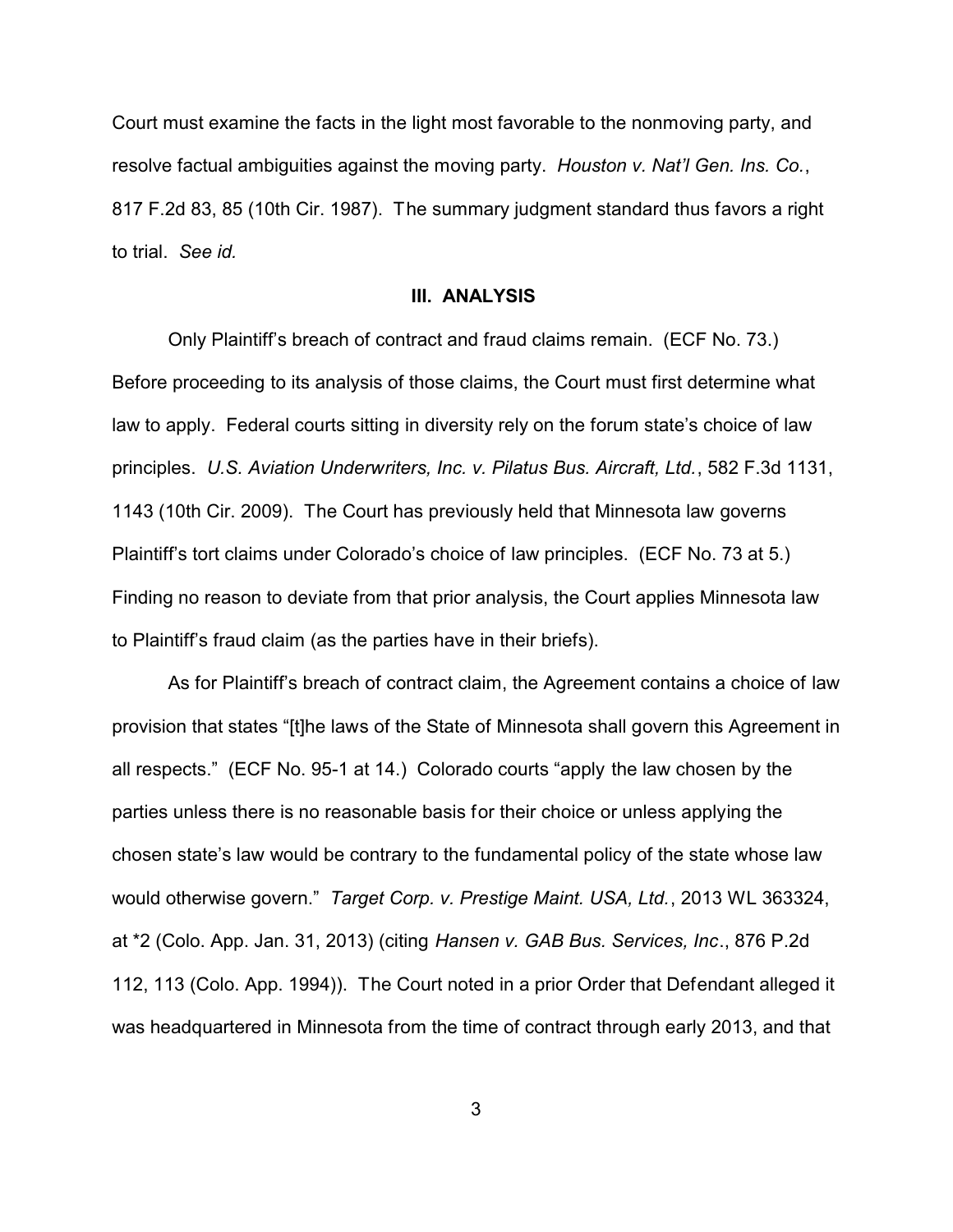"the parties' relationship was arguably centered in Minnesota, where Defendant was based and the contract was likely drafted." (ECF No. 73 at 3-5.) The Court accordingly finds that the parties had a reasonable basis for choosing Minnesota law at the time the contract was signed. Moreover, both parties apply Minnesota law to Plaintiff's breach of contract claim, and neither party argues that another state's law should apply. (*Compare* ECF No. 76, *with* ECF No. 94.) The Court will therefore give effect to the choice of law provision and apply Minnesota law to Plaintiff's breach of contract claim.

#### **A. Breach of Contract**

Plaintiff's breach of contract claim contains two components: Defendant's alleged breach of an express provision of the Agreement, and its breach of the implied covenant of good faith and fair dealing. (ECF No. 94.) Defendant moves for summary judgment on Plaintiff's breach of contract claim in its entirety, and asserts that, even if Plaintiff's claim is cognizable, the Agreement's limitation of damages provision bars the relief Plaintiff seeks. (ECF Nos. 76; 100.) The Court addresses Plaintiff's claim and Defendant's arguments below.

### 1. The Agreement's Express Terms

Defendant argues that Plaintiff has failed to identify a breach of any specific provision in the Agreement. (ECF No. 76 at 21.) Plaintiff responds that the Agreement is ambiguous with regard to which party must supply technicians for non-sales related post-operative checkups. (ECF No. 94 at 36.) Plaintiff argues that, while the Agreement clearly states Plaintiff is responsible for providing technical personnel necessary for sales, the contract makes no such requirement for non-sales related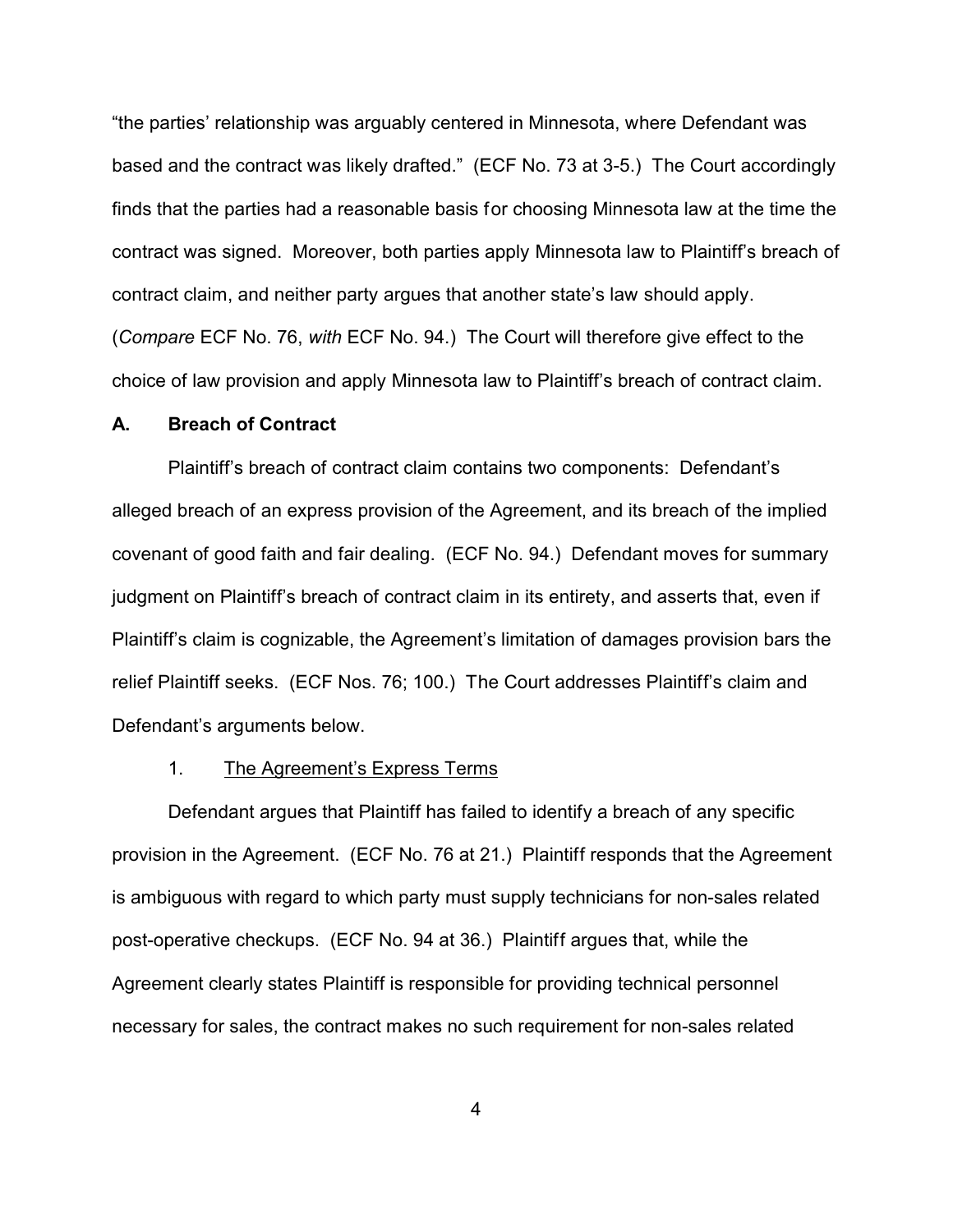functions such as post-operative checkups, and does not define "technical support."<sup>1</sup> (*Id*.) According to Plaintiff, this ambiguity should therefore be construed against Defendant as the Agreement's drafter. (*Id*.)

The Court fails to see any ambiguity in the Agreement regarding Defendant's or Plaintiff's obligations to provide technical support. The Agreement states that Plaintiff "shall be responsible for providing any technical service representatives as may be necessary for [Plaintiff] to provide adequate support and coverage in the Territory." (ECF No. 95-1 at 9.) This provision speaks only to Plaintiff's technical service obligations, not Defendant's, and is therefore unambiguous as to the parties' duties in this regard. Defendant further states that no other provision in the Agreement requires Defendant to take any action, or prohibits it from taking any action, regarding technical support services. (ECF No. 100 at 14.) Thus, to the extent Plaintiff is asking the Court to impose an obligation on Defendant that does not exist in the Agreement, it declines to do so.<sup>2</sup> *See, e.g*., *Emmons v. Hartford Underwriters Ins. Co.*, 697 A.2d 742, 746

 $1$  Plaintiff fails to cite what provision of the Agreement it is referring to.

 $2$  Plaintiff seems to assume that Defendant's pre-contract representations are incorporated into the Agreement. According to Plaintiff, "[Defendant's] actions support, in large degree, its pre-Agreement representations to [Plaintiff] about providing support to [Plaintiff]," and "[Defendant] asserted that the support it promised, made before the Agreement was signed, to entice [Plaintiff's] commitment, would be forthcoming, despite absence from the Agreement." (ECF No. 94 at 36-37.) Plaintiff thus appears to be making a parol evidence argument.

First, however, there is no analysis of, or even reference to, the parol evidence rule in Plaintiff's Response. The Court will not scrutinize Plaintiff's briefs to find arguments that have not been clearly or expressly made. *McKinzy v. IRS*, 367 F. App'x 896, 897 (10th Cir. 2010) ("Judges are not like pigs, hunting for truffles buried in briefs."); *Mitchell v. City of Moore, Oklahoma*, 218 F.3d 1190, 1199 (10th Cir. 2000) ("The district court was not obligated to comb the record in order to make [the plaintiff's] arguments for him."). Second, Plaintiff provides no citation to evidence in the record following its factual assertions, which violates the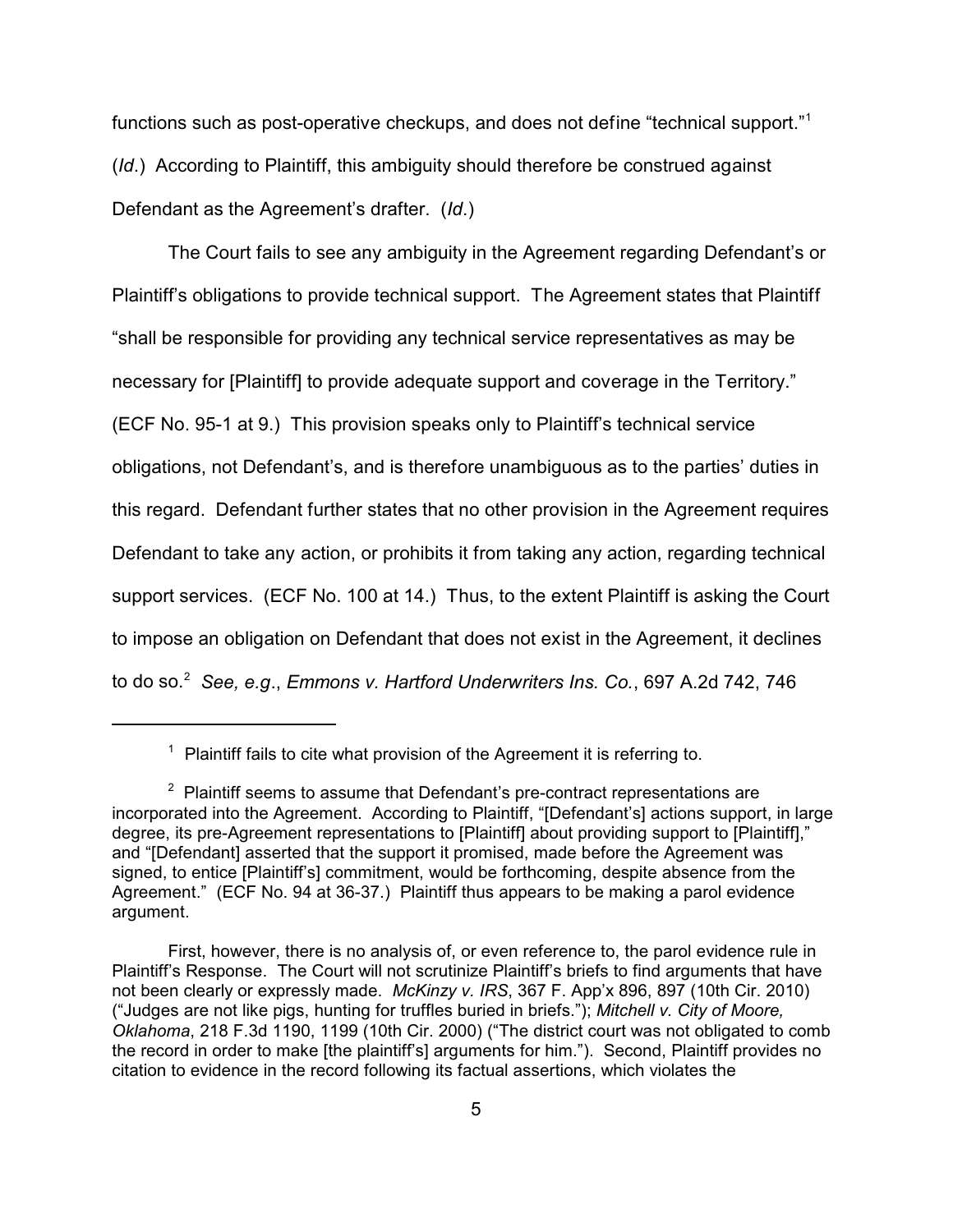(Del. 1997) ("Contract interpretation that adds a limitation not found in the plain language of the contract is untenable."). Summary judgment is therefore appropriate on Plaintiff's breach of contract claim, insofar as this claim relates to a breach of an express provision of the Agreement.

### 2. The Implied Covenant of Good Faith and Fair Dealing

Defendant argues that the Court should not reach the merits of Plaintiff's good faith and fair dealing claim because it was never pled in the Complaint, and Defendant would be unduly prejudiced if the claim proceeded to trial. Defendant allegedly had "no notice of the need to defend against a claim for breach of an implied covenant of good faith and fair dealing, and took no discovery on this claim as a result." (ECF No. 100 at 11-12.) The Court is not persuaded.

It is not clear to the Court that breach of the covenant of good faith and fair dealing is legally distinct from a generic breach of contract claim under Minnesota law. The covenant of good faith and fair dealing is implied in every non-sales contract in Minnesota. *Am. Warehousing & Distrib., Inc. v. Michael Ede Mgmt., Inc*., 414 N.W.2d 554, 557 (Minn. Ct. App. 1987). It is therefore a binding contractual term despite not being reduced to writing or even expressly agreed to by the parties. "Thus, an alleged violation of the implied covenant of good faith cannot form the basis for an independent

undersigned's practice standards and this District's Local Rules. D.C.COLO.LCivR 7.1(e); WJM Revised Practice Standard II.E.2; *see also Cross v. The Home Depot*, 390 F.3d 1283, 1290 (10th Cir. 2004) ("[O]n a motion for summary judgment, 'it is the responding party's burden to ensure that the factual dispute is portrayed with particularity, without depending on the trial court to conduct its own search of the record.'"). Therefore, Plaintiff has not shown that a material dispute of fact exists due to Defendant's pre-contract representations.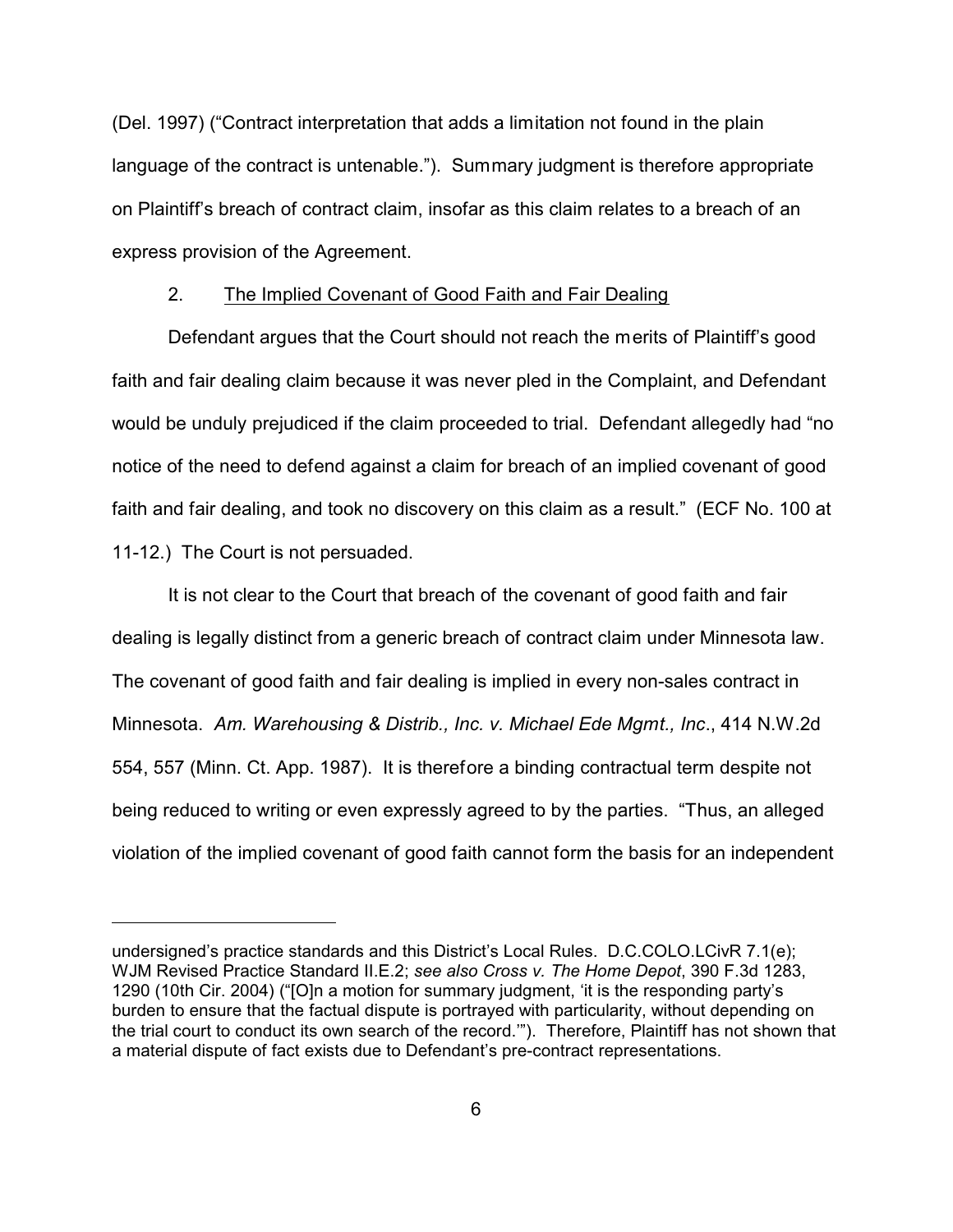tort action or even its own cause of action." *Wilson v. Career Educ. Corp*., 729 F.3d 665, 673-74 (7th Cir. 2013). Plaintiff's allegations that Defendant breached the implied covenant was therefore properly pled as a breach of contract claim. 3 *See id.* 

Turning to the merits of this claim, the covenant of good faith and fair dealing requires that one party not "unjustifiably hinder" the other party's performance of the contract. *In re Hennepin Cnty. 1986 Recycling Bond Litig*., 540 N.W.2d 494, 502 (Minn. 1995). As such, it "does not extend to actions beyond the scope of the underlying contract." *Id*. at 503. "To establish a violation of this covenant, a party must establish bad faith by demonstrating that the adverse party has an ulterior motive for its refusal to perform a contractual duty." *Minnwest Bank Cent. v. Flagship Properties LLC*, 689 N.W.2d 295, 303 (Minn. Ct. App. 2004).

 $3$  Defendant also argues that Minnesota law does not recognize a cause of action for breach of the implied covenant where the claimed breach arises from the same conduct as a breach of contract claim. (ECF No. 100 at 12.) To the contrary, the Minnesota Court of Appeals has held exactly the opposite. *Columbia Cas. Co. v. 3M Co.*, 814 N.W.2d 33, 39 (Minn. Ct. App. 2012) ("In summary, we conclude that 3M's claims for breach of the implied covenant of good faith and fair dealing are permissible even if they are based on the *same conduct* as 3M's claims for breach of the express terms of the insurance policies." (emphasis added)). Although Plaintiff cannot recover damages on both theories for the same conduct, this concern is moot because the Court has granted summary judgment on Plaintiff's claims for breach of any express provision of the Agreement. *See id.* at 37.

To address Defendant's other argument that this claim comes as an unfair surprise, Plaintiff's Complaint contains detailed factual allegations regarding Defendant's alleged breach of the Agreement that are substantially the same allegations on which Plaintiff now relies to establish a breach of the implied covenant. (*Compare* ECF No. 1 at 6-7, *with* ECF No. 94 at 34-35.) The Final Pretrial Order in this matter also generally reflects Plaintiff's claims that "[s]oon after the [Agreement] was signed, Sorin began a process of attempting to undermine BioMed, take away its territory and deny the support promised to BioMed." (ECF No. 107 at 3.) It would therefore be hard to believe that Defendant conducted no discovery on these allegations.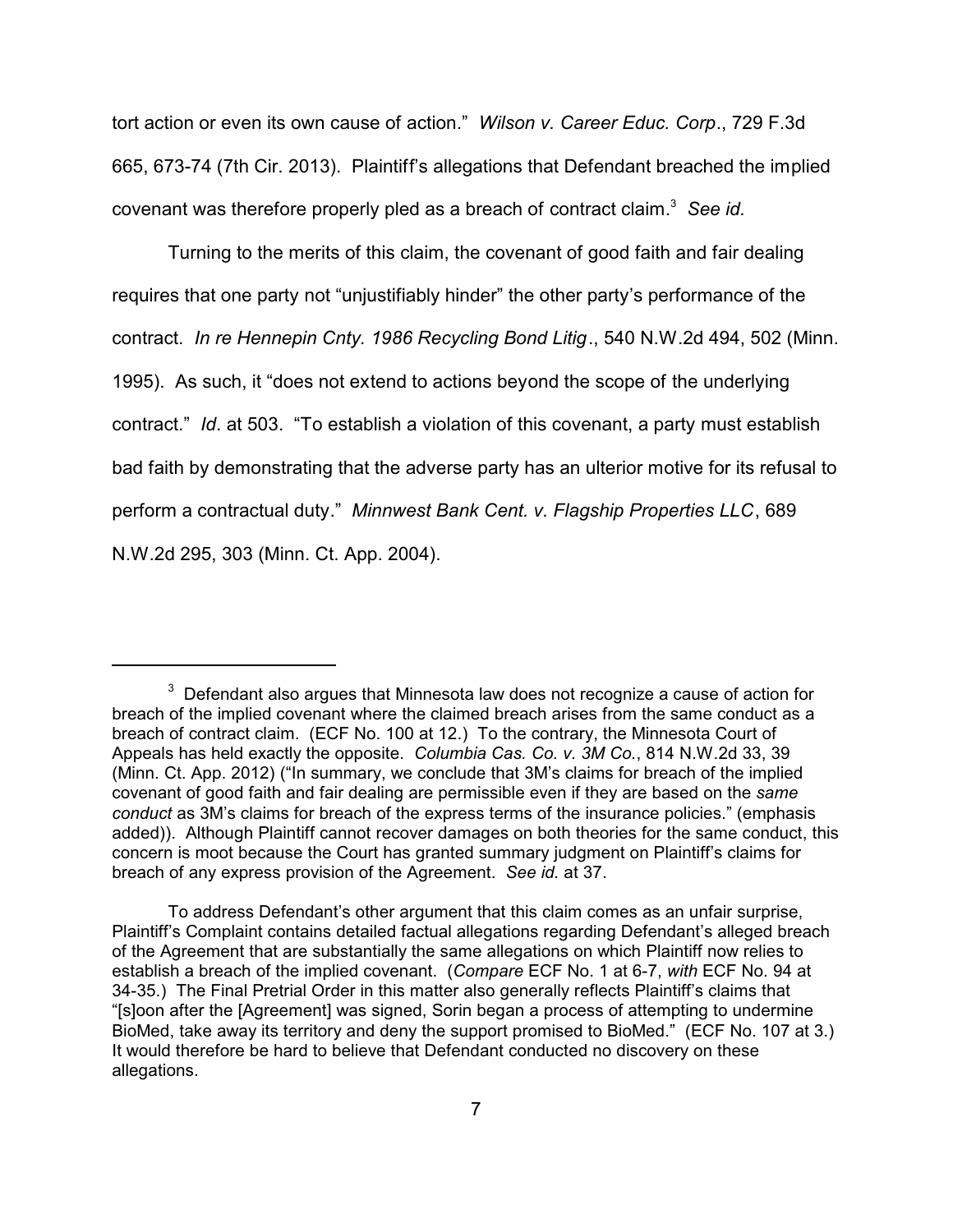The entirety of Plaintiff's argument, made with no citations to the record, is as follows:

> Sorin repeatedly violated this covenant by failing to assist Bio Med with sales, refusing to undertake its duties in the sales process, including communicating with Bio Med, providing support, interviewing and approving proposed sub reps and technicians, providing promised Sorin product in Territory granted to Bio Med, failing to follow Sorin's own Code of Conduct, routinely and improperly maligning and belittling Bio Med and Oliver and failing to prevent and terminate inappropriate and destructive conduct by Sorin's highest ranking US managers.

(ECF No. 94 at 34-35.) The Court addresses what it believes to be Plaintiff's arguments in turn. $^4\,$ 

## a. *Sub-Representatives and Technicians*

Plaintiff argues that Defendant breached the covenant of good faith and fair

dealing when it refused to approve sub-representatives and technicians. (*Id*. at 35.)

The Agreement states: "[Plaintiff] shall not hire any employee, agents, or sub-

representatives . . . to perform services to be performed by [Plaintiff] under this

Agreement without prior written approval of [Defendant]." (ECF No. 95-1 at 11.)

Defendant argues that this provision gives it the absolute right to approve or disapprove

sub-representatives and other personnel. (ECF No. 76 at 13.)

A party to a contract "does not act in bad faith by asserting or enforcing its legal and contractual rights." *Sterling Capital Advisors, Inc. v. Herzog*, 575 N.W.2d 121, 125

<sup>&</sup>lt;sup>4</sup> Most of Plaintiff's allegations are so vague that the Court cannot possibly link them with certainty to evidence in the record. The Court has nonetheless tried to divine the basis for Plaintiff's claims from the evidence before it.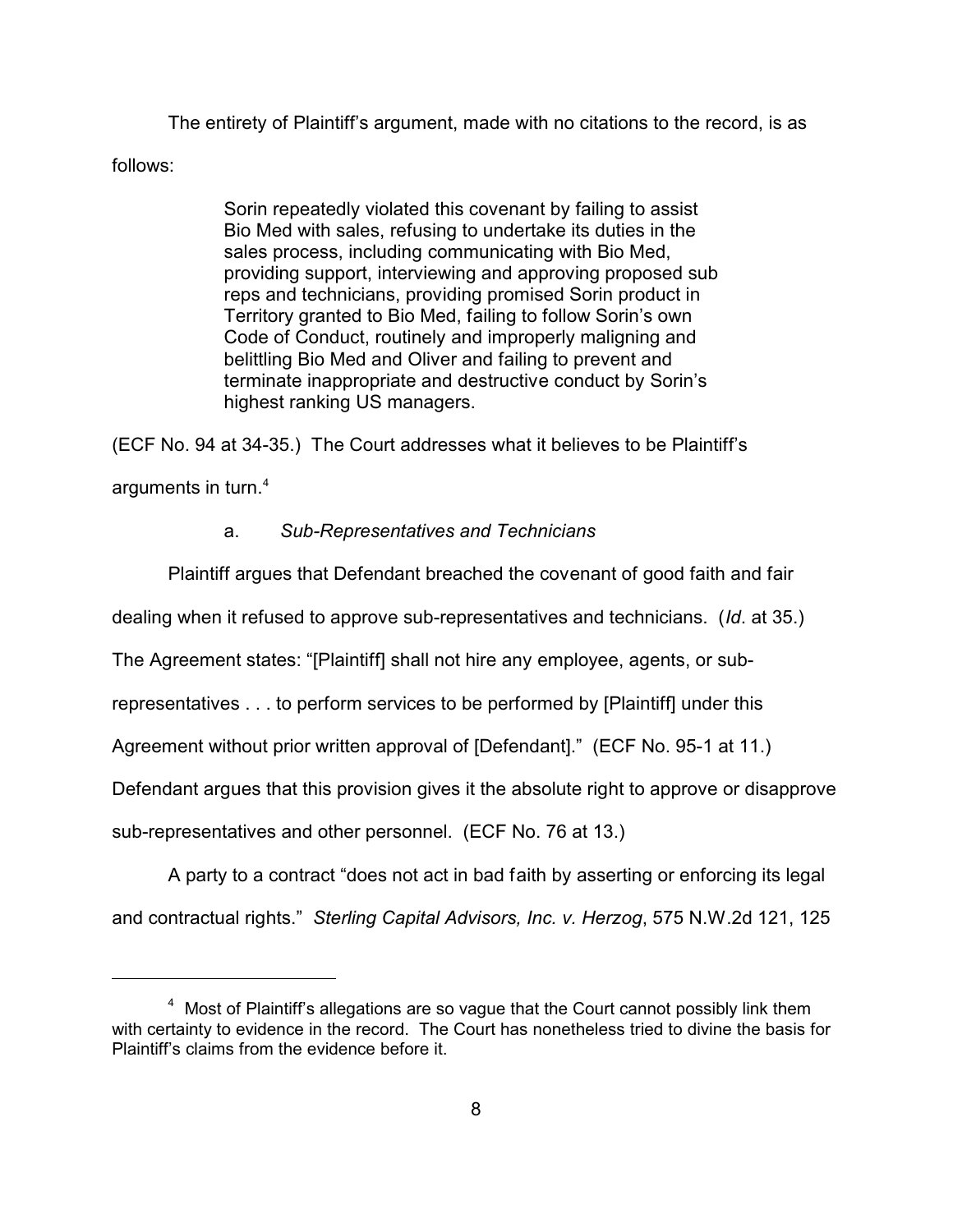(Minn. Ct. App. 1998). However, while the Minnesota Supreme Court does not appear to have addressed the issue, at least one other court has held that "that the Minnesota Supreme Court would require a party to exercise good faith in exercising an unlimited discretionary power over a term of the contract if necessary to effectuate the parties' intent and to save a contract from being held to be illusory." *White Stone Partners, LP v. Piper Jaffray Companies, Inc*., 978 F. Supp. 878, 882 (D. Minn. 1997). Another court applying Minnesota law expanded on this principle, stating: "Countless contracts give one party the discretion to control some aspect of the parties' relationship. The implied covenant of good faith and fair dealing prevents the party with control from abusing its discretion in a manner that would inflict harm on the vulnerable party and undermine the purpose of the contract." *BP Products N. Am., Inc. v. Twin Cities Stores, Inc*., 534 F. Supp. 2d 959, 965 (D. Minn. 2007). The Court finds these cases persuasive, and holds that Defendant could be liable for a breach of the covenant of good faith and fair dealing if it withheld its written approval of employees in bad faith, and in a manner that would inflict harm on Plaintiff or otherwise undermine the purpose of the Agreement.

Plaintiff states in its affidavit that it "provided the names of at least 10 potential hires to my Regional Sales Director, Joe Dobis, as instructed by Sorin, but no action was ever taken. Most were not even contacted by Sorin, however, Sorin interviewed and attempted to hire some of them (at later dates) directly for Sorin, not Bio Med." (ECF No. 95-2 at 12.) This evidence could support a breach of Defendant's duty to exercise its discretion reasonably, and indicates that Defendant may have had a bad faith, ulterior motive for refusing to approve Plaintiff's candidates because it wished to hire those candidates itself. Defendant has presented contrary evidence that it did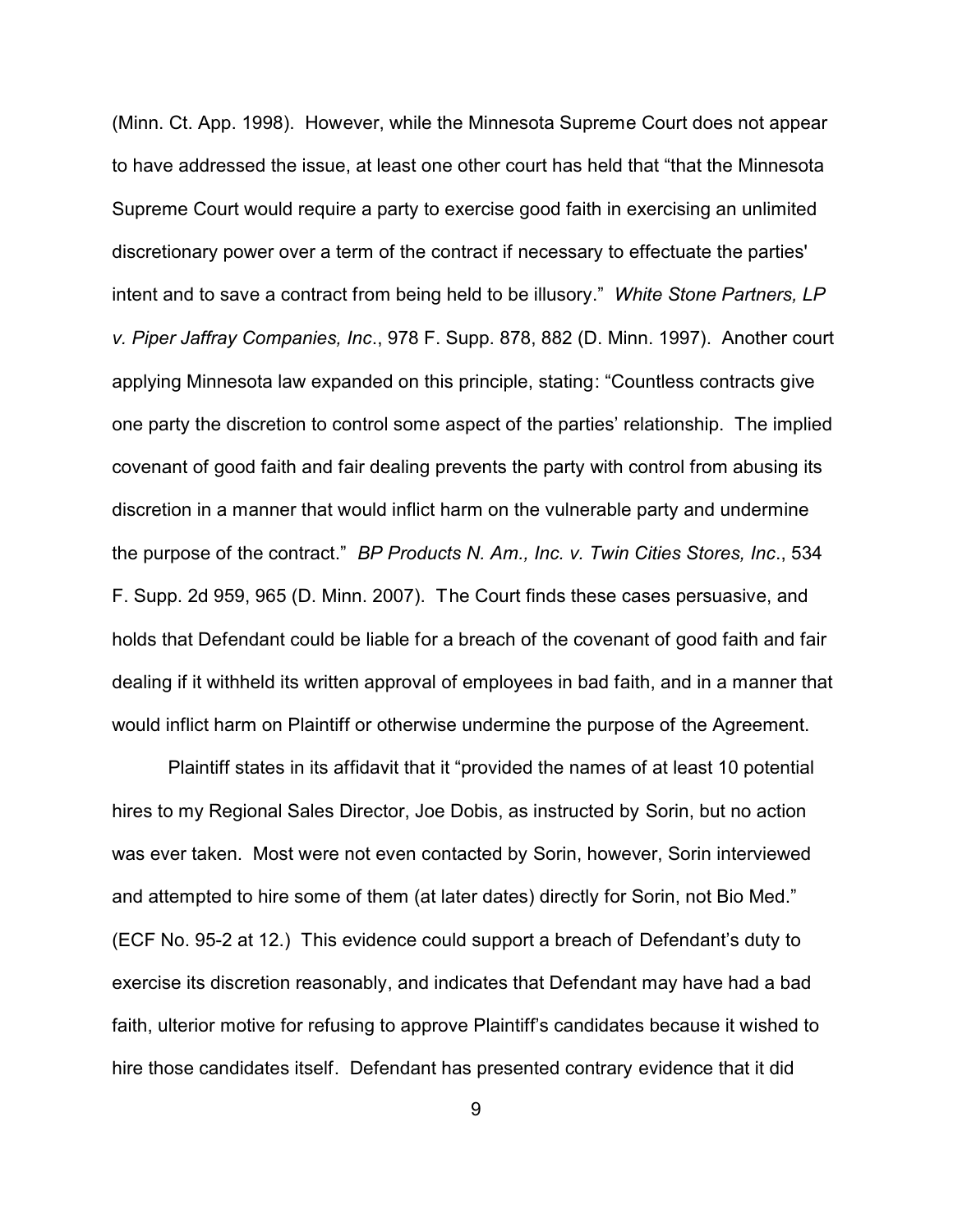indeed hire some of the sub-representatives presented by Plaintiff, which creates a factual dispute on this issue, but does not entirely defeat Plaintiff's claim. (ECF No. 100 at 4.) Plaintiff has accordingly met its burden of proving that a material dispute of fact exists as to this claim.

## b. *Barbados*

Plaintiff alleges that Defendant "thwarted [its] efforts to sell in Barbados at every turn," despite Barbados being one of Plaintiff's sales territories under the Agreement. (ECF Nos. 95-1 at 18 & 95-2 at 13.) As a result, Plaintiff was "affirmatively precluded" from selling in Barbados during the term of the Agreement. (ECF No. 95-2 at 13.) Defendant responds that it only delayed shipping product to Barbados until it received the necessary regulatory approvals. (ECF No. 76 at 14.) A chain of e-mails, however, suggests that Defendant's management had deemed Barbados inconsequential to its sales. (ECF No. 95-18.) Plaintiff was allegedly informed by Joseph Dobis, Defendant's "NE Sales Manager," to instead focus his efforts on the U.S. market instead, particularly Philadelphia, and to "forget about Barbados." (ECF No. 95- 2 at 13.) Dobis sent the following email to another Defendant employee:

> Unlike the 60+ accounts in Philadelphia that are critical to our success, Barbados is insignificant to my overall strategy. Clearly, [Plaintiff] should be focusing on the market in his backyard first. Regardless, I want to put closure to this. I would like to be able to send the physician a brief letter outlining the documentation we need in order to bring products to Barbados for implantation.

(ECF No. 95-18 at 9.) Another e-mail to Dobis asked, "We received a registration from a customer in Barbados . . . [Plaintiff] said they are awaiting final clearance to ship product. Who is going to cover them?" Dobis responded, "My opinion is that Barbados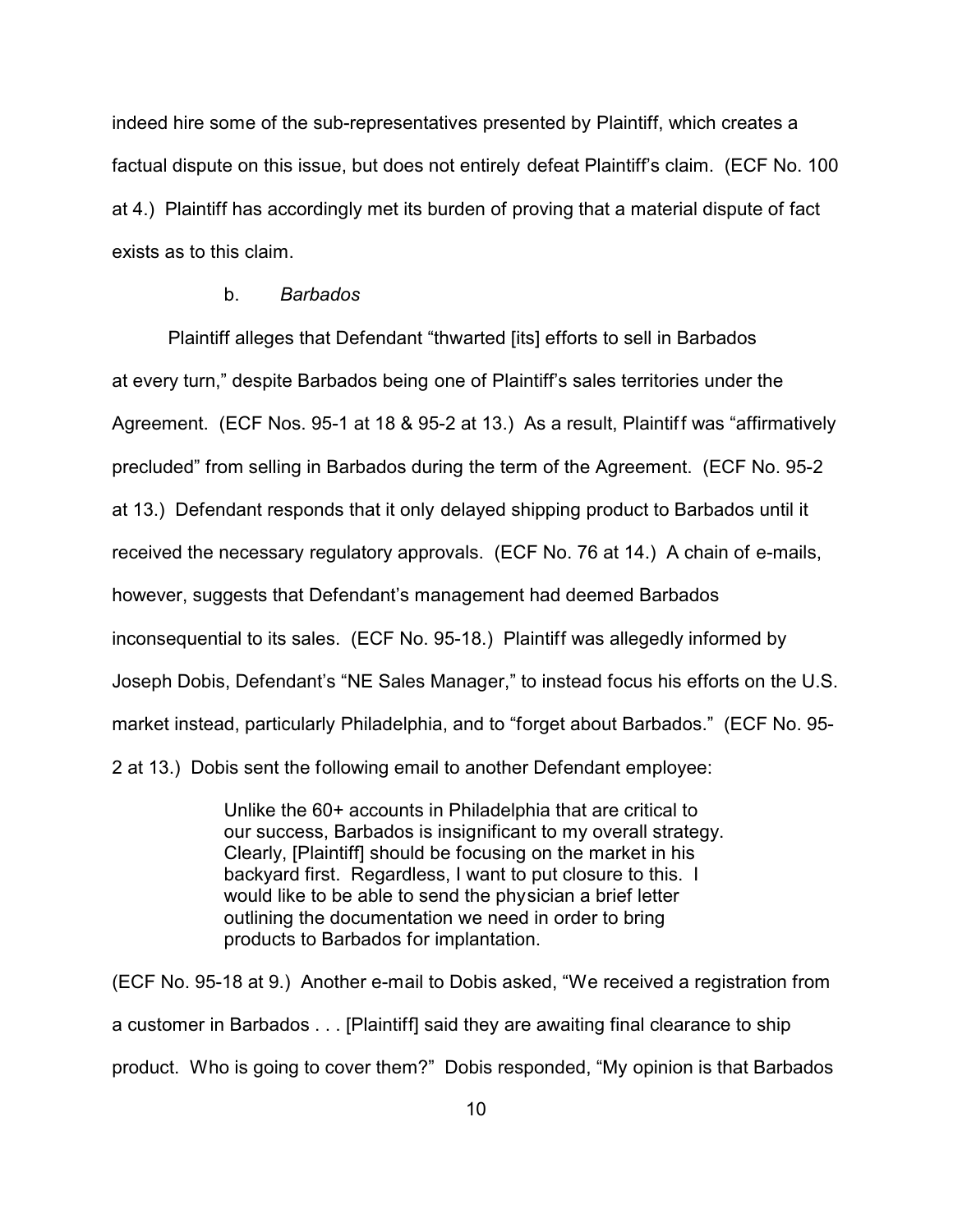is not a priority (unlike Philadelphia and the 67 or so accounts that are not penetrated). I recommend that we postpone this individual's participation to a future program . . . ." (*Id*. at 8.) Dobis further states in another e-mail, "How many accounts do you think [Plaintiff] drove by this week in Philadelphia while Sorin wastes time & money on this sh>+??" (*Id*. at 20.)

Defendant cites the Agreement which states "no order" is binding until accepted by Defendant, and argues that Plaintiff has not shown that Defendant ever accepted any orders from Barbados. (ECF No. 76 at 24.) Thus, Defendant argues, Plaintiff cannot prove a breach of the Agreement. (*Id*.) Plaintiff does not, however, phrase its claim as a breach of an express provision of the contract. This claim is also distinguishable from Plaintiff's sub-representatives claim discussed above, because liability is not predicated solely on Defendant's discretionary approval or disapproval of orders. Here, Plaintiff cites evidence suggesting that Defendant did not simply refuse to accept orders for the Barbados territory, but neglected, in bad faith, to obtain the regulatory approvals necessary to even allow Plaintiff to present orders for Defendant's approval. The e-mails also suggest that Defendant's ulterior motive for doing so was to garner sales in territories it deemed to be more lucrative than Barbados. Viewing the facts in the light most favorable to Plaintiff, Defendant's alleged stall tactics could support a breach of the duty of good faith and fair dealing because its conduct prevented Plaintiff from ever pursing sales in its assigned sales territory.

Plaintiff has therefore shown that a material dispute of fact exists as to Defendant's breach of the covenant of good faith and fair dealing as to this claim.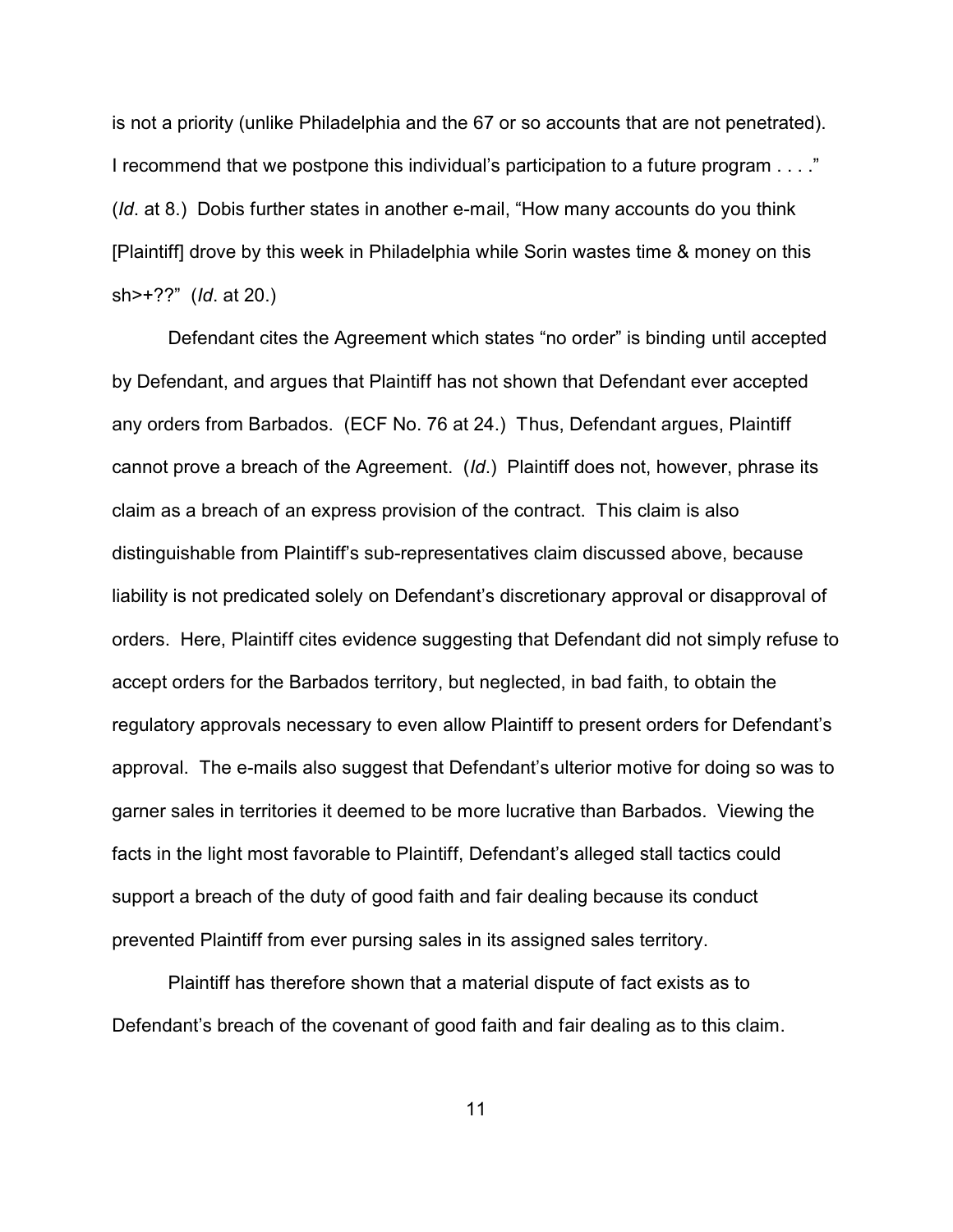## c. *Drs. Kutalek and Blumberg*

Plaintiff argues that Defendant "attempted to disavow its promises to allow me to take over two physician accounts (Kutalek and Blumberg) after the previous Sorin reps left the company." (ECF No. 95-2 at 13.) "In Minnesota, the implied covenant of good faith and fair dealing does not extend to actions beyond the scope of the underlying contract." *In re Hennepin Cnty.*, 540 N.W.2d at 503. The Agreement expressly excludes Drs. Kutalek and Blumberg from Plaintiff's territory. (ECF No. 95-1 at 18; 76 at 11.) It is not entirely clear when Defendant allegedly promised Plaintiff these accounts. However, it appears that Plaintiff had pre-agreement discussions with Defendant regarding the re-assignment of Drs. Kutalek and Blumberg to Plaintiff's territory that were allegedly formalized (orally) post-agreement. (ECF Nos. 77-2 at 4-5; 95-2 at 13-14.) Viewing the evidence in the light most favorable to Plaintiff, the Court finds that a dispute of fact exists as to whether the Agreement was amended to reflect the addition of Drs. Kutalek and Blumberg to Plaintiff's territory, despite their initial exclusion from the Agreement.<sup>5</sup>

However, the Court must still determine whether any oral agreement between the parties could have modified the Agreement given that Plaintiff has not recited any additional consideration exchanged for the amendment, and the existence of a no-oral-

 $5$  If Defendant promised the territory to Plaintiff before entering into the Agreement, Plaintiff could not rely on these pre-contract representations, which contradict an express term of the Agreement, to support its claim for breach of the covenant of good faith and fair dealing. *Sterling*, 575 N.W.2d at 125.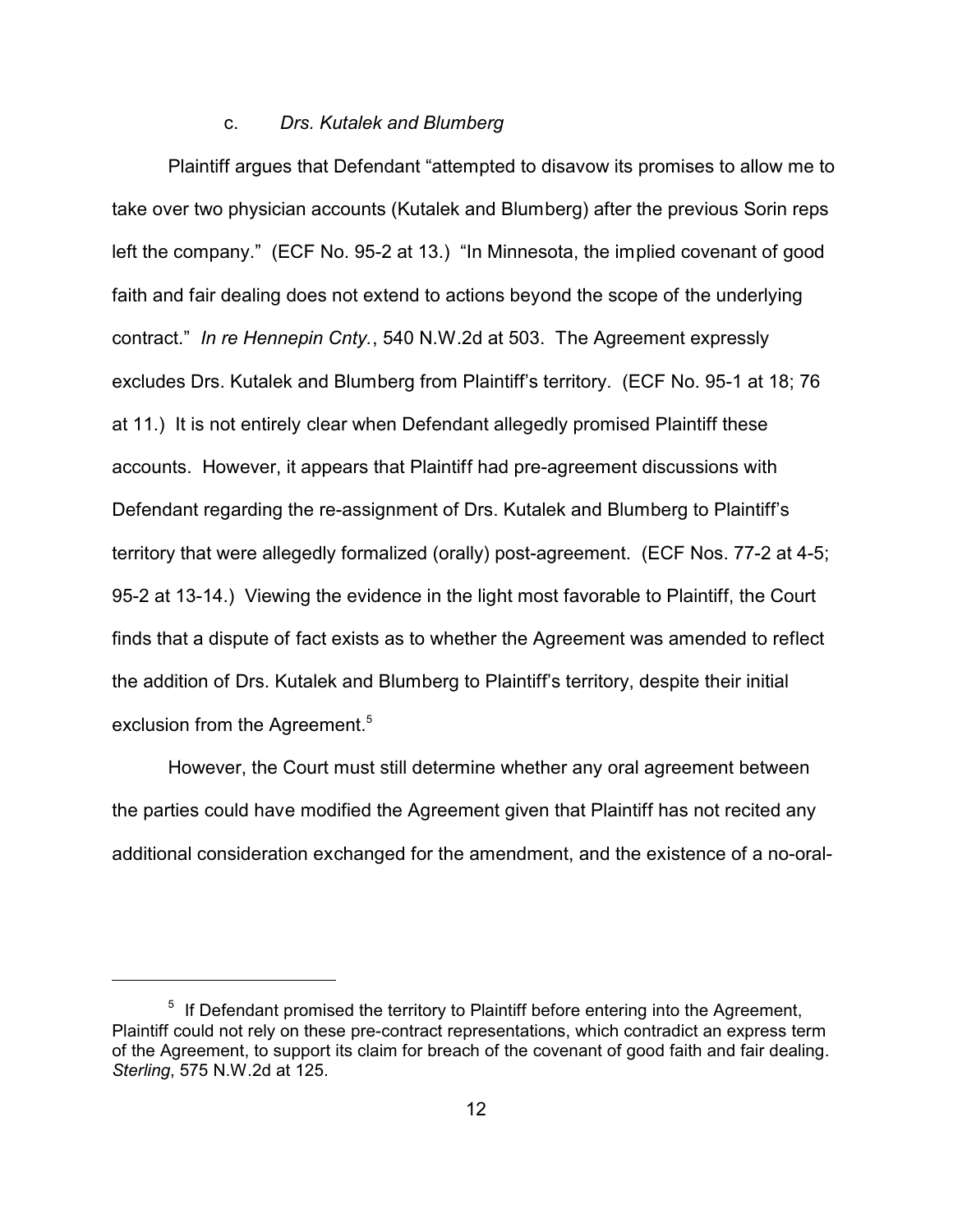modification clause in the Agreement.<sup>6</sup> (ECF No. 95-1 at 13.) "A contract not within the Statute of Frauds which is still executory may be orally modified at any time to add, qualify, or delete terms and still be valid and binding upon the original contracting parties. Such modification requires no new consideration, since the consideration from the original contract attaches to and supports the modified contract." *Asbestos Prods., Inc. v. Healy Mech. Contractors, Inc*., 235 N.W.2d 807, 808-09 (Minn. 1975).

The initial term of the Agreement was five years and the parties operated under the Agreement from August 7, 2009 through August 1, 2014. (ECF Nos. 107 at 7; ECF No. 95-1 at 17.) The Agreement was thus within the statute of frauds because by its terms it could not be performed within one year from the date of its execution. *See Cnty. of Polk v. Minn. Dehydrated Vegetables, Inc*., 2000 WL 821656, at \*1 (Minn. Ct. App. June 27, 2000); Minn. Stat. § 513.01(1) ("[n]o action shall be m aintained . . . upon any agreement, unless such agreement . . . is in writing" if the agreement "by its terms is not to be performed within one year from the making thereof"). Therefore, "[u]nder Minnesota's statute of frauds . . . any modification to [the Agreement] was required to be in writing because the contract was for a five-year term and could not be performed within a year." *Cnty. of Polk*, 2000 WL 821656, at \*1. Plaintiff stipulated in the Final Pretrial Order that "[t]he parties did not execute any amendment to the ISR Agreement" and has identified no other writing that purports to alter the parties' contractual

 $^6$  The only time Plaintiff's Response mentions Drs. Kutalek and Blumberg is in response to one of Defendant's Statements of Fact. (ECF No. 94 at 12.) Again, the Court has gone deep sea fishing for Plaintiff's arguments which, here, like so many of Plaintiff's arguments, is not actually in the argument section of its brief, but submerged elsewhere. Plaintiff, moreover, cites no law and makes no legal arguments with regard to this claim.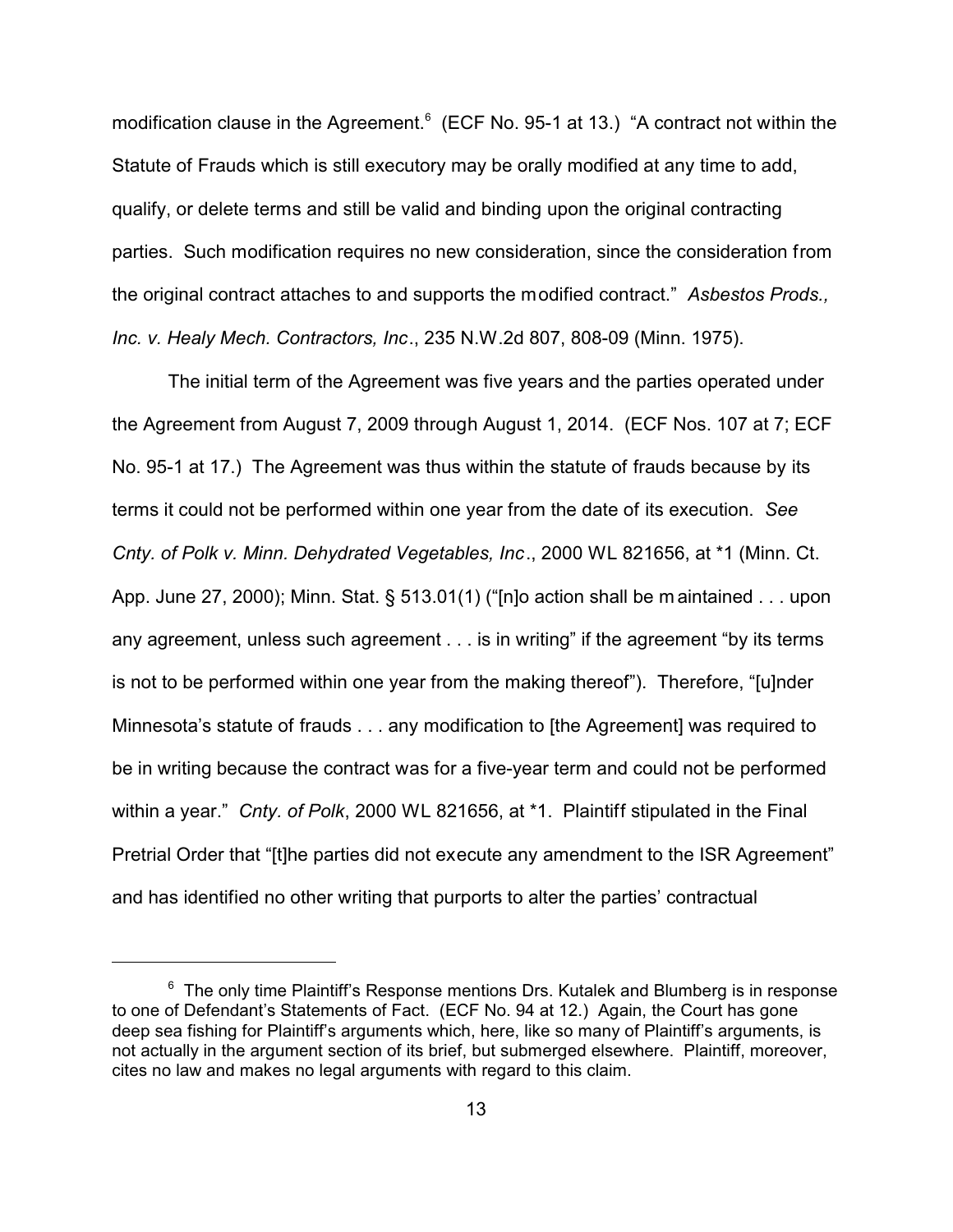relationship. (ECF No. 107 at 7.) Summary judgment will accordingly enter on this

portion of Plaintiff's claim.

## d. *Plaintiff's Territory*

Plaintiff further claims that Mr. Dobis, Defendant's "NE Sales Manager," seriously

interfered with its accounts:

Dobis also went into several of my accounts and negotiated lower prices for Sorin equipment. This was unheard of in the industry, especially without even informing me of what was going on or including me. It made it appear as if I had no control and ultimately led to loss of both accounts. Dobis also went behind my back and instructed two of my accounts (Hahnemann Medical and St. Mary's Medical) not to provide purchase orders to me and only to provide the P.O.'s directly to Mr. Dobis at Sorin—in an obvious attempt to interfere in the Territory and eliminate my commissions.

(ECF No. 95-2 at 14.) If true, these allegations exhibit a classic breach of the duty of good faith and fair dealing.

Defendant denies these allegations and argues this portion of Plaintiff's affidavit is inadmissible hearsay. It is not. First, the majority of Plaintiff's affidavit speaks to Mr. Dobis's *actions*, not his statements, thus not implicating the general rule against hearsay. Second, a statement offered against an opposing party is not hearsay when made "by the party's agent or employee on a matter within the scope of that relationship and while it existed." Fed. R. Evid. 801(d)(2)(D). Plaintiff identifies Mr. Dobis as Defendant's Sales Manager, and he therefore qualifies as Defendant's "agent" for purposes of Rule 801(d)(2)(D). Mr. Dobis's statements regarding purchase offers and the price of equipment also clearly pertain to a matter within the scope of his employment relationship with Defendant. The Court therefore rejects Defendant's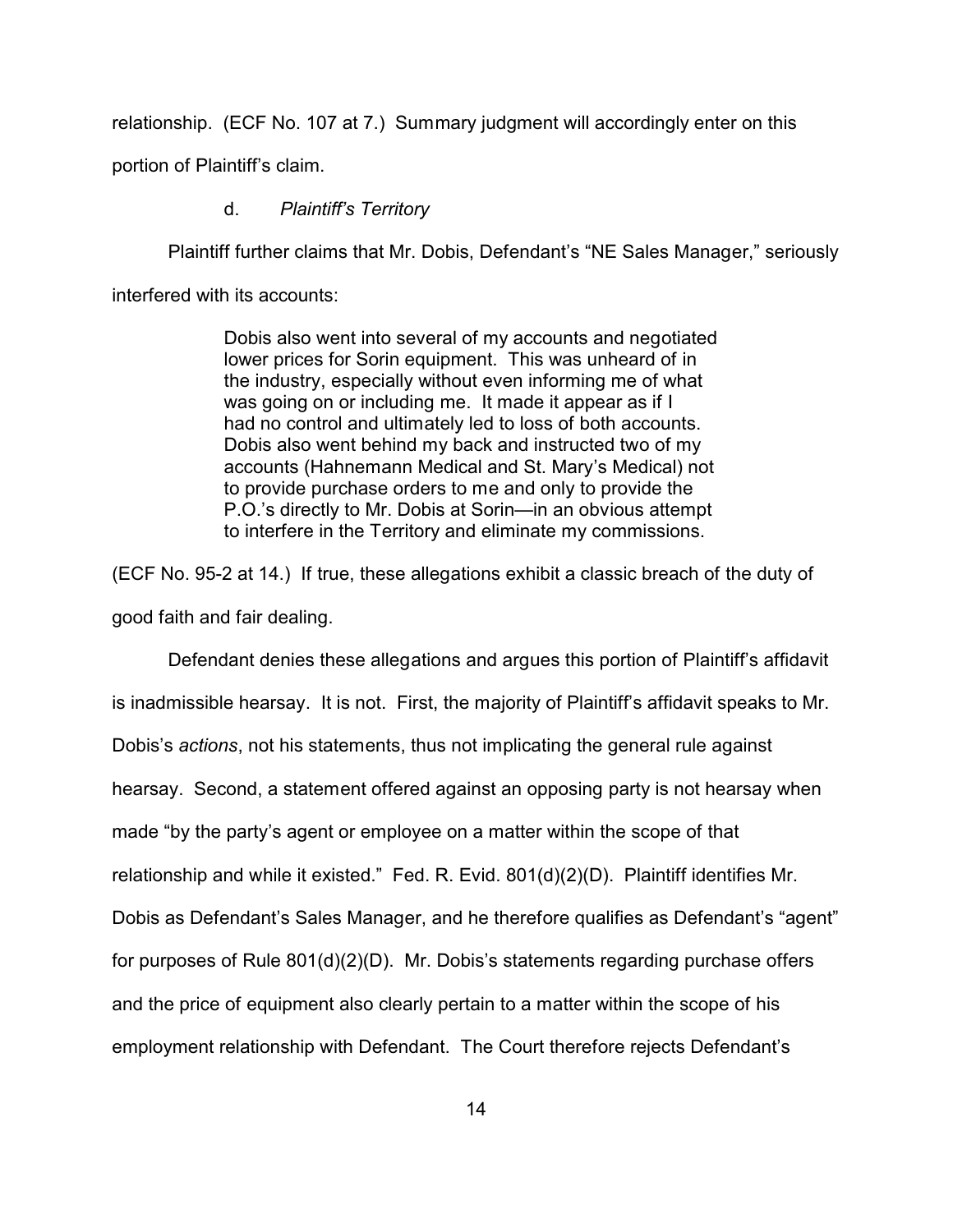objections to the Court's consideration of this evidence.

Defendant also argues that the Agreement emphasizes that "[a]ll prices are subject to change," products may be sold "outside of pricing guidelines," and, after an initial 18 month period, Defendant was allowed to "permanent[ly] recapture" and "solicit and sell products to" any account where Plaintiff had failed to meet its sales quotas. (ECF No. 76 at 23-24.) Defendant takes the first two provisions out of context. The first provision reads as follows: "All prices are subject to change and all products are subject to discontinuance, *in each case upon thirty (30) days written notice to Representative*." (ECF No. 95-1 at 4.) (emphasis added). Plaintiff's affidavit suggests that it was not provided with written notice of any pricing changes prior to Dobis contacting its accounts. The second provision states, "The Company reserves the right to provide for alternative commission deductions for sales of products outside of pricing guidelines . . ." (*Id*.) This provision deals with commission deductions, not Defendant's ability to make pricing decisions unilaterally. Finally, the third provision does allow Defendant to recapture Plaintiff's sales territories should it fail to meet its sales quotas in the 18 months following the Agreement's execution. (*Id*.) Plaintiff has also admitted that it did not meet its sales quotas for any of the five years under the Agreement. (*Compare* ECF No. 76 at 14, *with* ECF No. 94 at 19.) However, Plaintiff's affidavit is unclear as to when Dobis allegedly contacted Plaintiff's accounts. Because Defendant has not presented any conclusive evidence showing that Dobis contacted Plaintiff's accounts only after the recapture period, the Court resolves this factual ambiguity against Defendant. *Houston*, 817 F.2d at 85.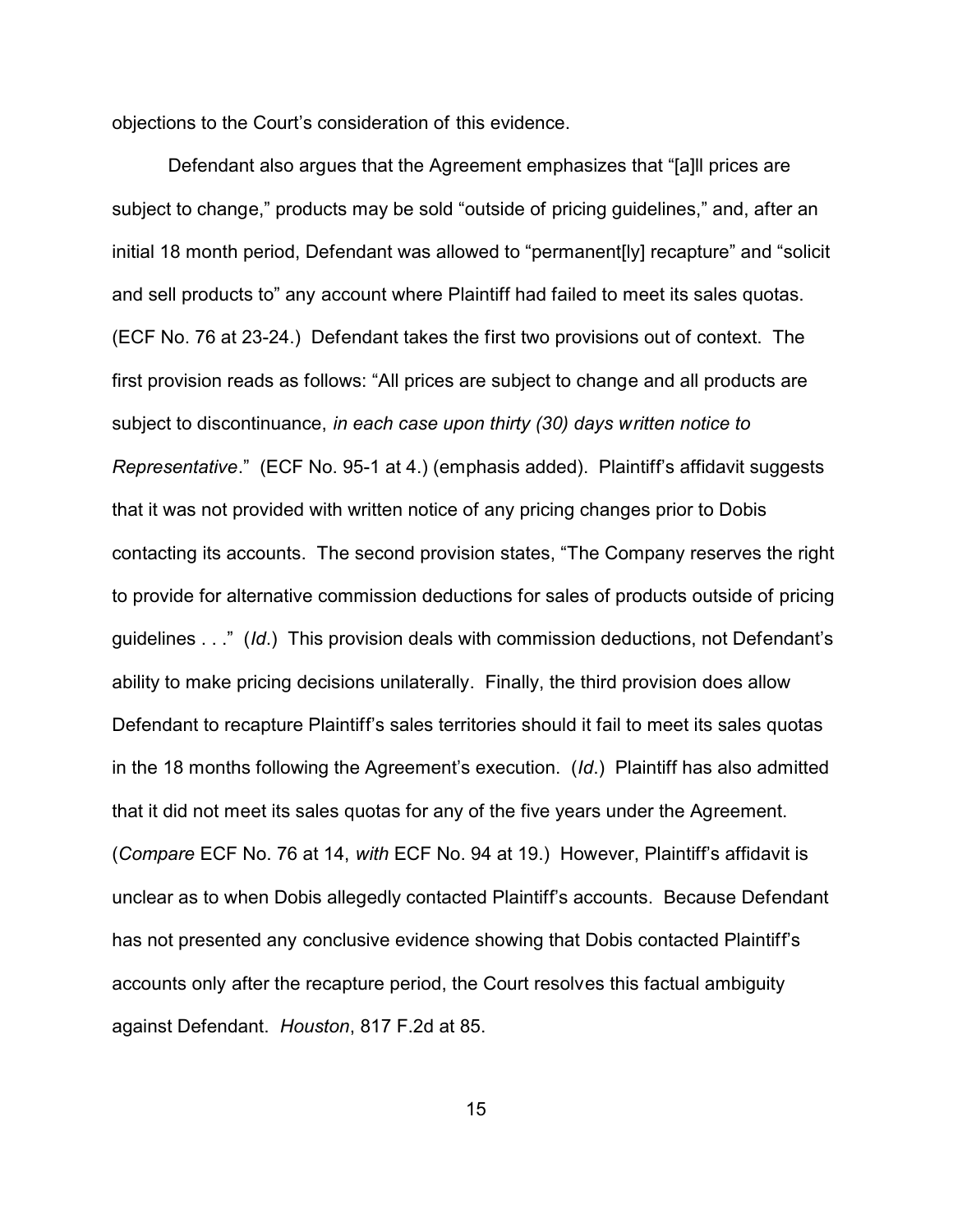Plaintiff has therefore shown that a material dispute of fact exists as to

Defendant's breach of the covenant of good faith and fair dealing as to this claim.<sup>7</sup>

e. *The Damages Provision* 

Defendant argues that even if Plaintiff's breach of contract claims are

cognizable, Plaintiff is contractually barred from recovering the damages it seeks. (ECF

No. 76 at 26.) The Agreement provides:

Except in connection with a breach of Sections 7 or 8, or in connection with a party's obligations of indemnification as set forth in this Agreement, in no event will either party be liable to the other for loss of any anticipated revenues, profits or good will, or incidental, special, exemplary or consequential damages.

(ECF No. 95-1 at 9.) Plaintiff characterizes the clause as an unenforceable exculpatory

provision; the Court agrees. (ECF No. 94 at 39.)

Minnesota law allows parties to a contract to protect themselves against liability

resulting from their negligence. *Schlobohm v. Spa Petite, Inc*., 326 N.W.2d 920, 923

(Minn. 1982). Exculpatory clauses are, however, "not favored in the law." *Id*. "A clause

exonerating a party from liability will be strictly construed against the benefited party. If

the clause is either ambiguous in scope or purports to release the benefited party from

liability for intentional, willful or wanton acts, it will not be enforced." *Id*. Given this clear

 $7$  Plaintiff makes an additional argument that Defendant acted in bad faith by violating its own "Code of Conduct" that was incorporated into the Agreement. (ECF Nos. 95-2 at 14; 95-5.) Defendant allegedly violated the Code when it failed to (1) treat members of the Sorin community with respect; (2) comply with the "letter and spirit of the law"; (3) guarantee "fairness and transparency with transactions with related parties"; and (4) promote "courteous and discreet communications." (ECF No. 95-2 at 14.) The Court concludes that these generalities about courtesy and respect included in the Code of Conduct cannot, standing alone, form the basis of a claim for a breach of good faith and fair dealing.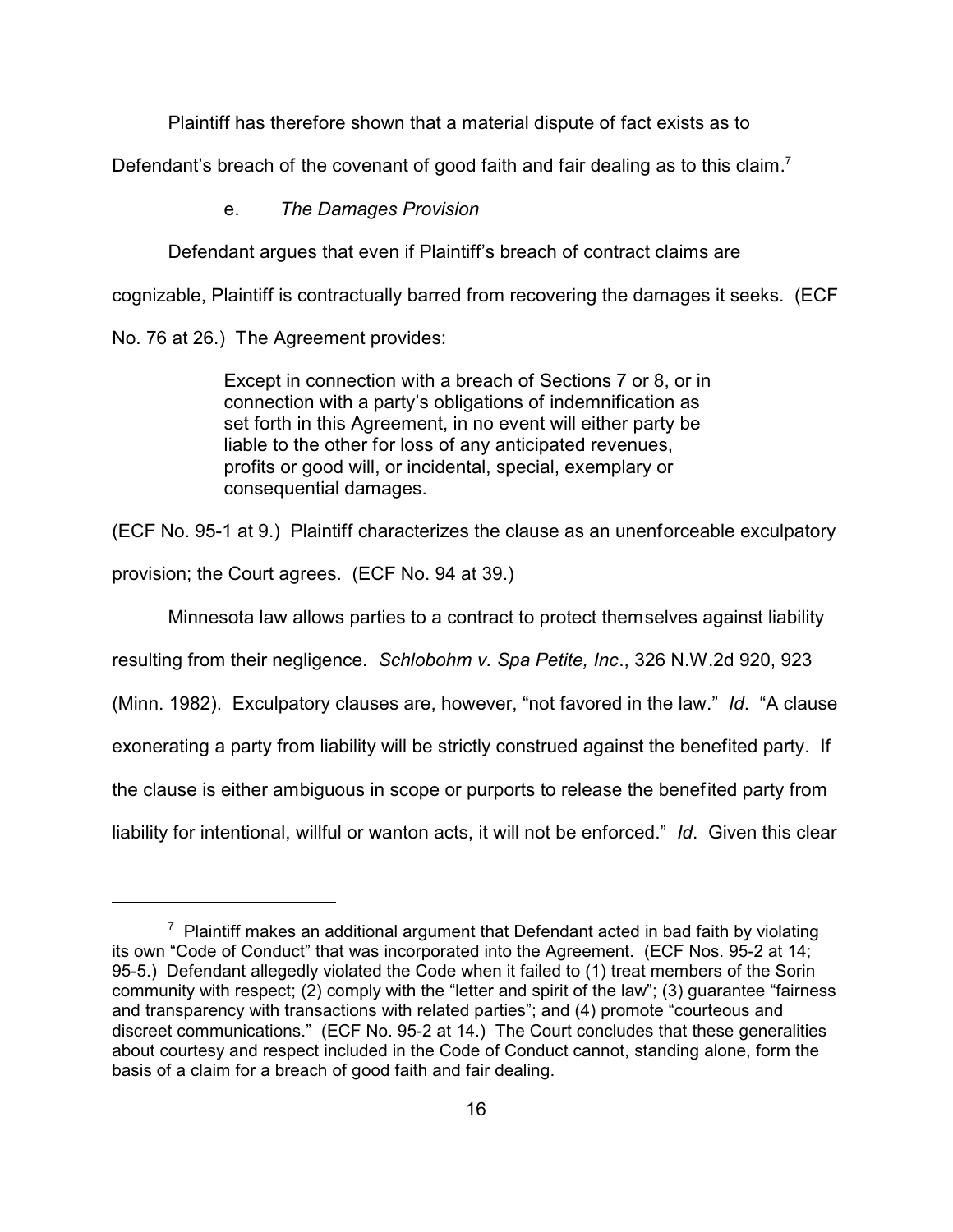statement of Minnesota law, the Agreement's damages provision cannot be enforced to limit Plaintiff's damages stemming from Defendant's intentional conduct. The Court accordingly declines apply the provision to Plaintiff's surviving breach of contract claims, each of which involves allegedly intentional, bad faith conduct by Defendant.

Defendant agues that this provision is not an exculpatory provision that relieves the parties from all liability, but rather a limitation of liability clause that specifies the amount of damages exposure each party will have if sued. (ECF No. 100 at 14-15.) Defendant cites two cases and a Minnesota statute for the principle that such a clause is "well-recognized under Minnesota law," and should be enforced unless it is unconscionable. (*Id*.; ECF No. 76 at 26-27.) But the cases cited by Defendant were decided under the Uniform Commercial Code ("UCC"), and the statute is a provision of Minnesota's version of the UCC dealing with damages limitations under that statutory scheme. *See Mies Equip., Inc. v. NCI Bldg. Sys., L.P.*, 167 F. Supp. 2d 1077, 1084 (D. Minn. 2001); *Int'l Fin. Servs. v. Franz*, 534 N.W.2d 261, 269 (Minn. 1995); Minn. Stat. § 336.2-719(3). No party has argued that the UCC governs the Agreement and, in fact, it is more properly characterized as a services contract because its predominant purpose is Plaintiff's rendition of distributor services. *See Spectro Alloys Corp. v. Fire Brick Eng'rs Co.*, 52 F. Supp. 3d 918, 925 (D. Minn. 2014). More importantly, Defendant has failed to show how the labels given to these provisions amount to something more than a distinction without a difference. Indeed, what is the difference between a provision that relieves a party from all liability, and one that bars practically all recovery even where liability might be established? Defendant fails to answer this question, and accordingly the Court will not enforce the damages limitation to bar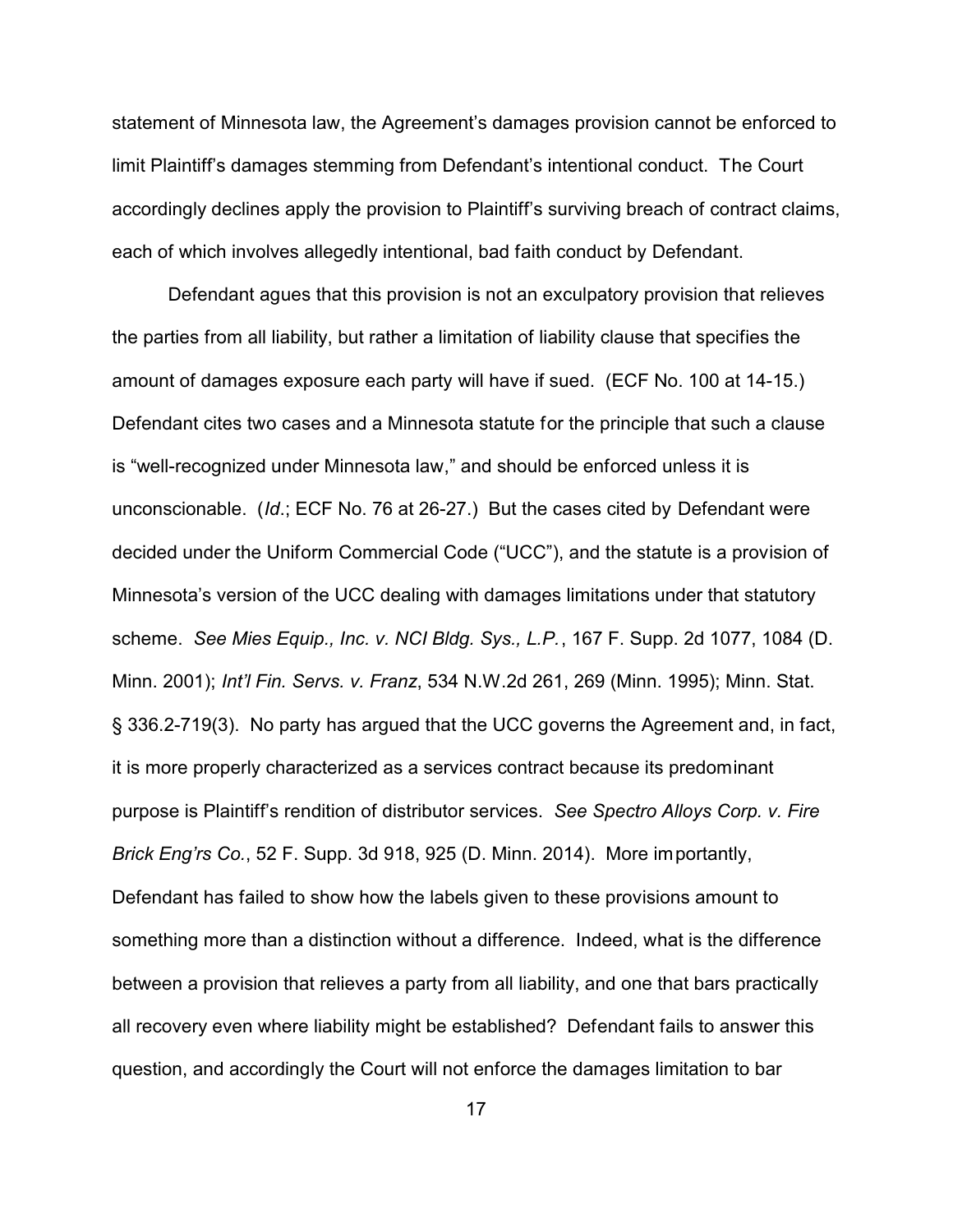Plaintiff's remaining claims.

## **B. Fraud**

Plaintiff's fraud claim also contains two components: fraudulent inducement based on Defendant's material misrepresentations, and fraudulent inducement based on its non-disclosure of material facts. (ECF No. 94.) Defendant moves for summary judgment on Plaintiff's fraud count in its entirety, arguing that Plaintiff's non-disclosure theory was not timely asserted, and the alleged misrepresentations are not actionable. (ECF Nos. 76; 100.) The Court addresses these arguments in turn.

### 1. Non-Disclosure

Plaintiff argues that Defendant had an "obligation to disclose to Bio Med the pre-existing material and substantial issues that existed with Sorin's financing and the numerous serious impediments that kept it from performing." (ECF No. 94 at 34.) Plaintiff states that Defendant "represented that it was committed to the US market, yet it was substantially undercapitalized, losing money and projected product rollout" necessary to its success in the U.S. (*Id*. at 33.) Defendant argues that Plaintiff should not be allowed to introduce a new and previously undisclosed theory of liability in response to its Motion for Summary Judgment. (ECF No. 100 at 19.) Defendant states that "Bio Med's Complaint contains no allegations whatsoever regarding a nondisclosure theory, and Sorin has had no opportunity to take discovery or to prepare a defense on this theory." (*Id*.)

Federal Rule of Civil Procedure 9(b) states, "In alleging fraud or mistake, a party must state with particularity the circumstances constituting fraud or mistake. Malice, intent, knowledge, and other conditions of a person's mind may be alleged generally."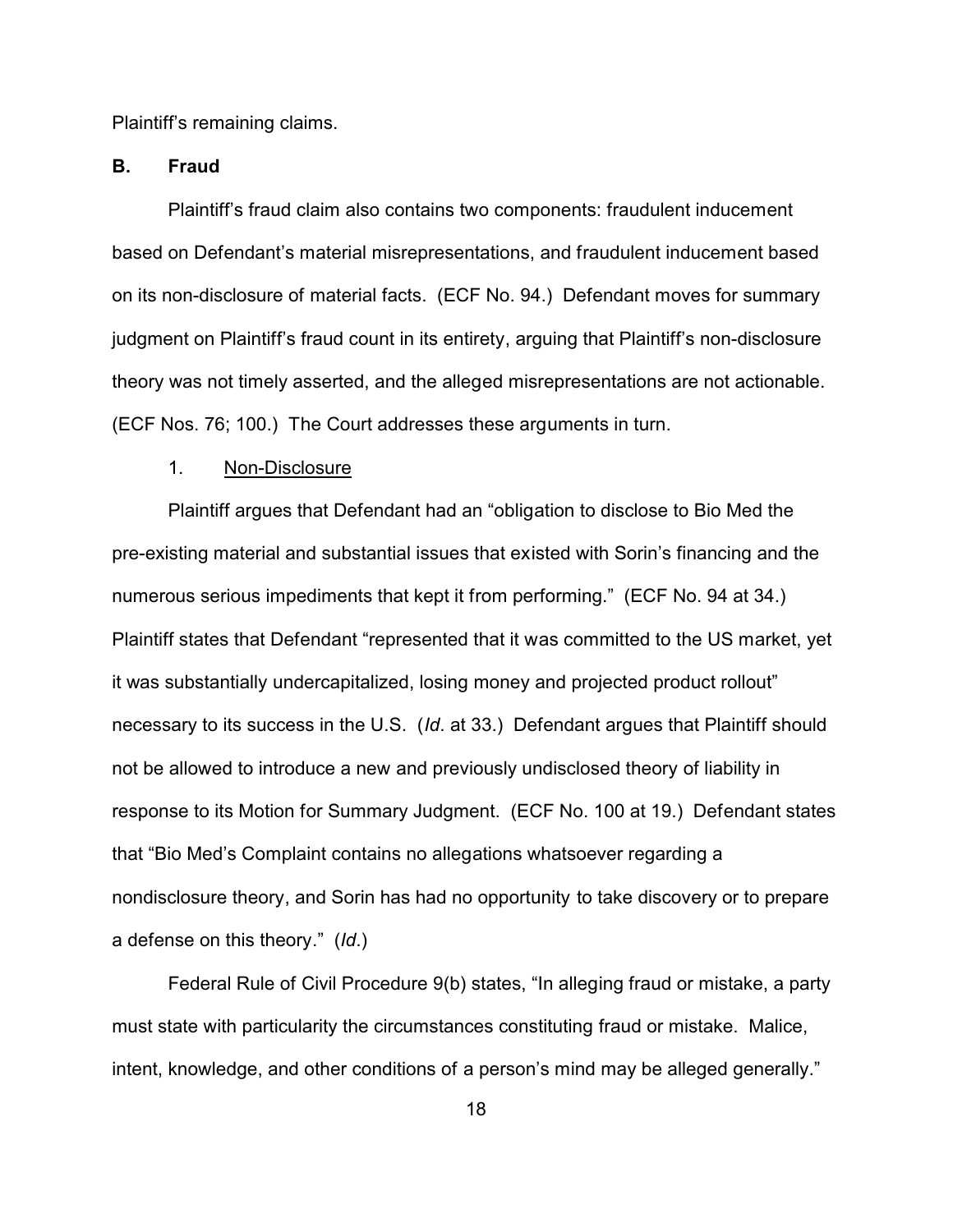Rule 9(b) requires that "a plaintiff set forth the 'who, what, when, where and how' of the alleged fraud[,] and must 'set forth the time, place, and contents of the false representation, the identity of the party making the false statements and the consequences thereof.'" *U.S. ex rel. Sikkenga v. Regence Bluecross Blueshield of Utah*, 472 F.3d 702, 727 (10th Cir. 2006) (citations omitted); *see also Fornazor Int'l, Inc. v. Huntsman*, No., 2014 WL 6666441, at \*2 (D. Utah Nov. 13, 2014) ("[I]n regards to the claim for fraudulent nondisclosure, both parties recognize that this claim is held to a heightened pleading standard under Federal Rule of Civil Procedure 9(b)."). The purpose of the rule is to "afford [the] defendant fair notice of the plaintiff's claim and the factual ground upon which it is based." *Farlow v. Peat, Marwick, Mitchell & Co.*, 956 F.2d 982, 987 (10th Cir. 1992).

The Court has reviewed Plaintiff's Complaint and finds that while it alleges that Defendant misrepresented certain facts pre-Agreement, it contains no allegations that Defendant withheld any information. (ECF No. 1.) No reasonable reader of the Complaint would be on notice that Plaintiff had asserted a claim for fraudulent nondisclosure. The Complaint states, "Based on [Sorin's] *assurances, promises and inducements*, as described above, Bio Med signed a final version of the proposed" Agreement. (*Id*. at 4 (emphasis added).) Plaintiff's Second Cause of Action for "Fraud" reinforces the Complaint's general allegations: "[Sorin] committed fraud when it made material misrepresentations as set forth above to induce Bio Med to enter into an agreement with [Sorin]." (*Id*. at 9.) Defendant has also attached discovery materials to the record which indicate that it only asked Plaintiff to "[d]escribe in detail each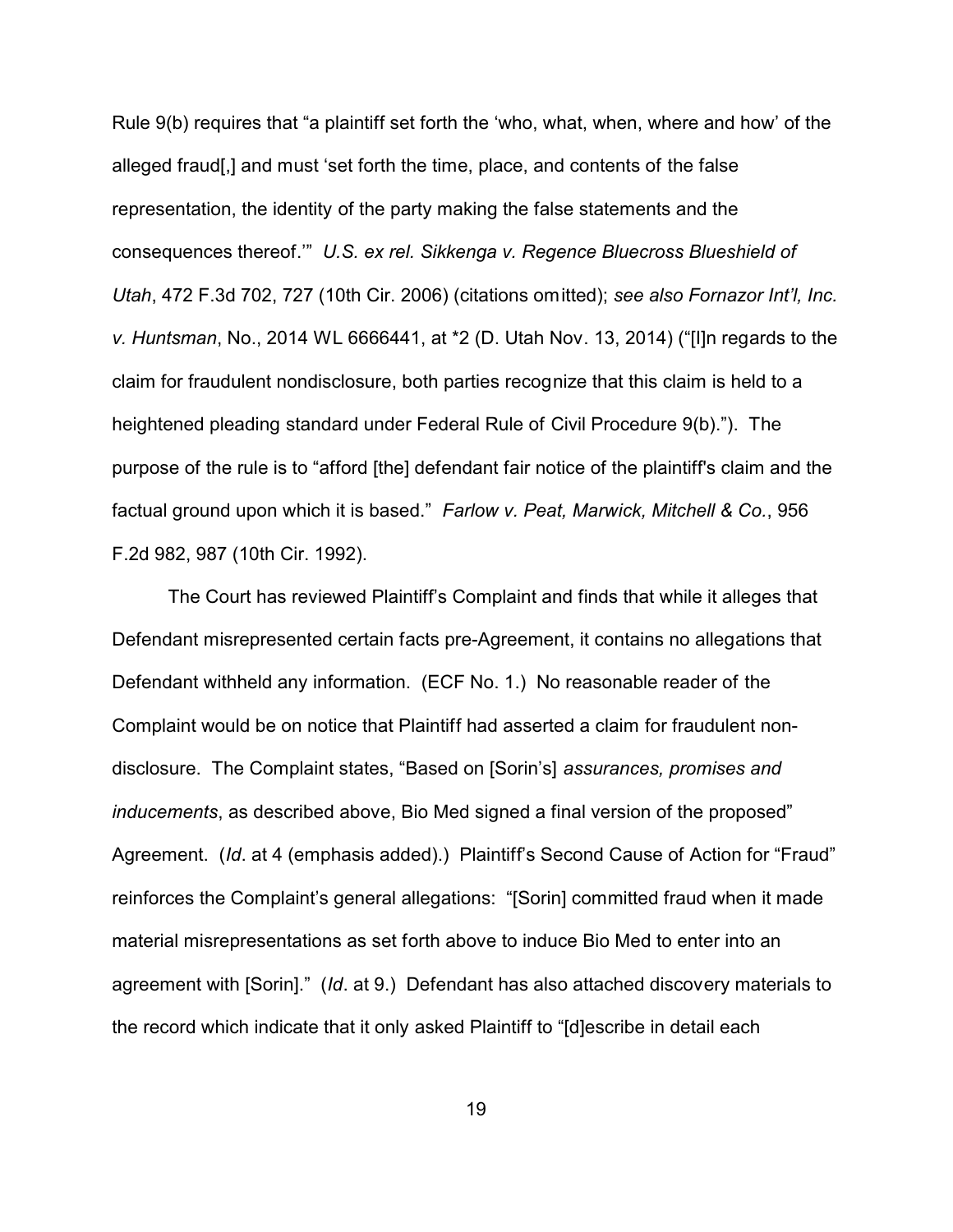*representation* made to You by Sorin that You allege induced You to enter into the ISR

Agreement." (ECF No. 77-2 at 3.) This supports Defendant's assertion that it never

had notice that it needed to prepare a defense on Plaintiff's non-disclosure theory.

(ECF No. 100 at 19.)

Finally, the Final Pretrial Order (ECF No. 107) is "the controlling document for

trial," and it, too, lacks any allegations of non-disclosure. *Okland Oil Co. v. Knight*, 92

F. App'x 589, 601 (10th Cir. 2003). It states in relevant part:

In July 2009 . . . Sorin initiated efforts to recruit Bio Med to work as an independent representative for Sorin. During discussions about an agreement, Sorin represented that it was bringing new products into the US market, that it would was [sic] on the rise and dedicated to growing its business, and that Sorin would assist in growing BioMed's business for Sorin, including hiring sub-reps and technicians, as was a standard practice in the industry.

Sorin intentionally misrepresented material facts to Bio Med to induce BioMed to enter in the ISR. Sorin represented that it was committed to the US market, but it could not have been committed to the US market because Sorin was undercapitalized, (b) [sic] Sorin materially and repeatedly misrepresented the products that it was "imminently" bringing to the US market and did not bring those products to the US, (c) Sorin was unable and unwilling to provide the coverage needed to service patients post operatively in the US, as was promised to Bio Med and which was its obligation under the ISR, and (d) Sorin was unable to provide the support promised to Bio Med and did not provide that support.

. . .

BioMed suffered a minimum of \$3,000,000.00 in damages as a result of Sorin's misrepresentations and breach of contract.

(ECF No. 107). As with the Complaint, the only fraudulent inducement allegations

contained in the Final Pretrial Order are those related to Defendant's affirmative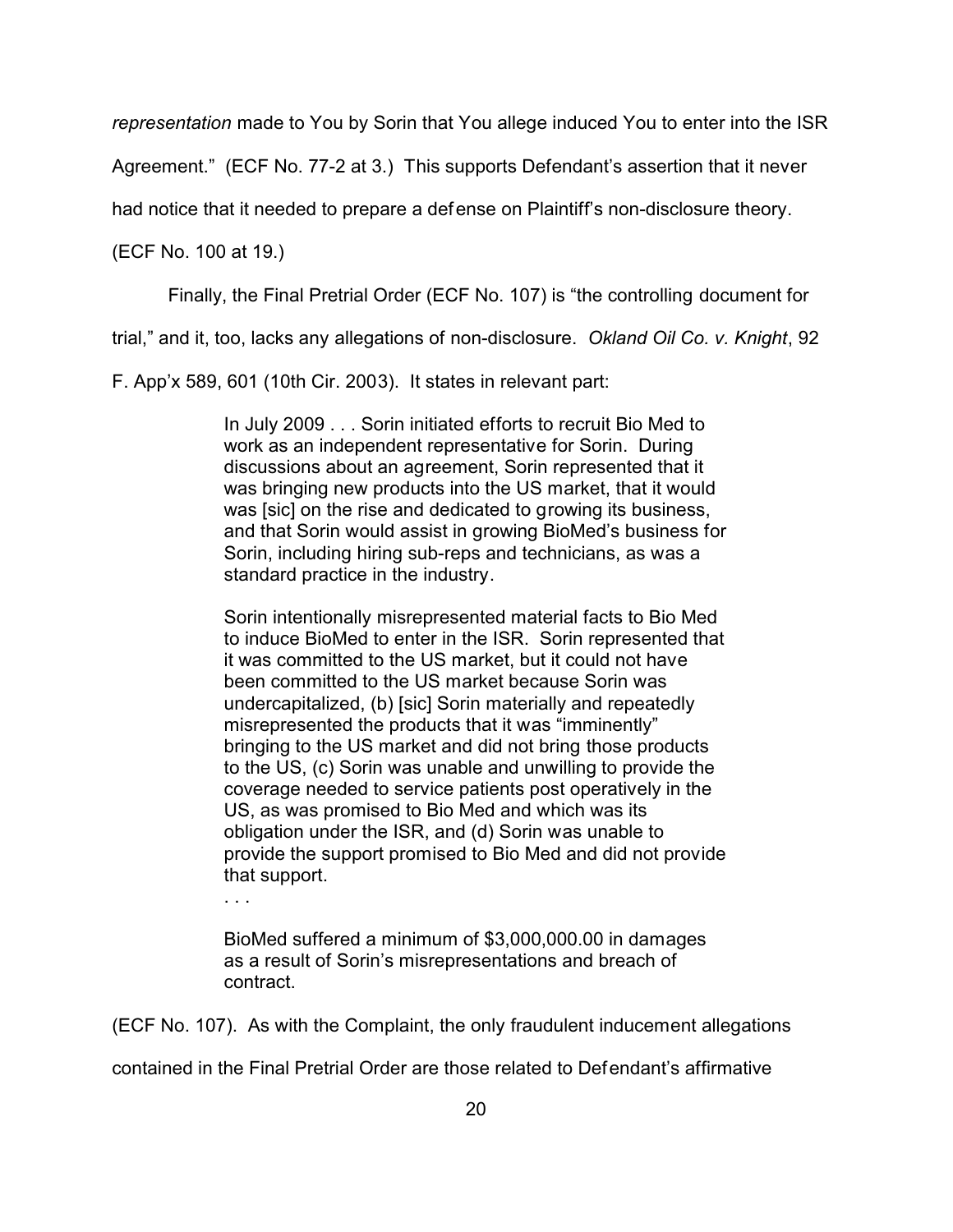misrepresentations, not its omissions.

The Court finds that at no point during this litigation was Defendant given "fair notice" of a fraudulent non-disclosure claim. *Farlow*, 956 F.2d at 987. "Normally a claim or theory that is not adequately raised in the complaint will not be considered" on summary judgment.<sup>8</sup> Fuqua v. Lindsey Mgmt. Co., 321 F. App'x 732, 734 (10th Cir. 2009); *see also Lawmaster v. Ward*, 125 F.3d 1341, 1346 (10th Cir. 1997) ("Because Mr. Lawmaster failed to raise the Fifth Amendment claim against the United States in his complaint, we refuse to consider it."). Plaintiff pleaded no facts that support fraudulent non-disclosure, and the Court therefore concludes that summary judgment should enter on this portion of Plaintiff's fraud claim.

#### 2. Material Misrepresentations

Plaintiff alleges that Defendant made the following material misrepresentations that induced Plaintiff to sign the Agreement: "(a) Sorin was committed to supporting continued sales in the US market (b) the products that Sorin was bringing to the US market which it had no intention to bring to the US, (c) Sorin was able to provide the coverage needed to service patients post operatively in the US,

 $8$  The Court notes that the Tenth Circuit interprets "the inclusion of new allegations in a response to a motion for summary judgment<sup>[]</sup> as a potential request to amend the complaint." *Martinez v. Potter*, 347 F.3d 1208, 1211 (10th Cir. 2003). But "a request to amend may be denied where the new theory would prejudice the moving party." *Id*. at 1212. Defendant makes a persuasive argument that it would be prejudiced if Plaintiff were allowed to proceed with its non-disclosure claim. Defendant never took discovery on this claim, discovery has closed, and a Final Pretrial Order has been entered with trial to commence on December 7, 2015. (ECF Nos. 107, 108.) Furthermore, Plaintiff's Complaint was not amended to assert a non-disclosure theory, and Plaintiff requested no amendment in its Response to Defendant's Motion. *See Fuqua*, 321 F. App'x at 735. In light of these considerations, the Court accordingly concludes that amendment of the Final Pretrial Order is not necessary to "prevent manifest injustice." Fed. R. Civ. P. 16(e).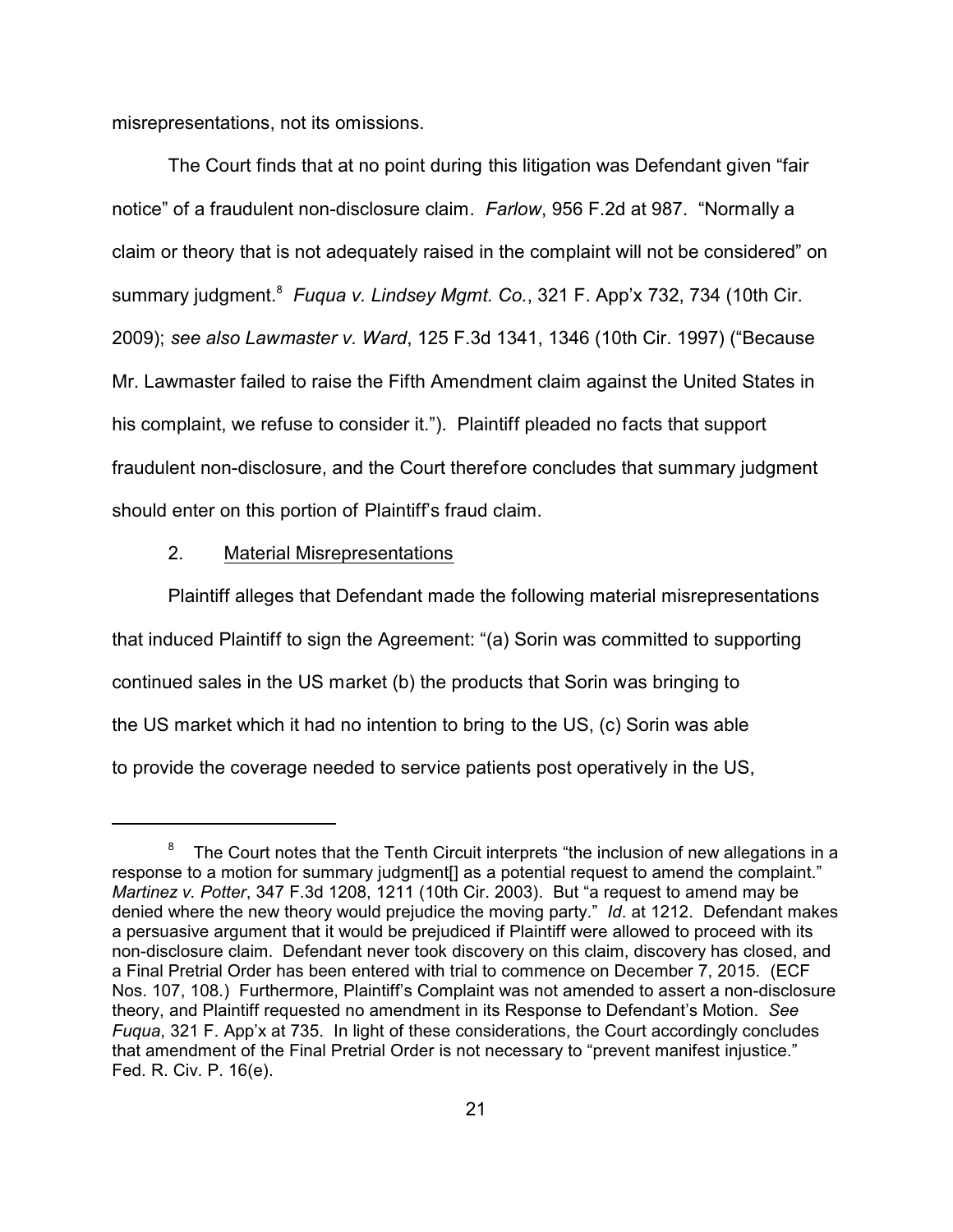and (d) Sorin was able to provide the promised support." (ECF No. 95-2 at 4.)

In Minnesota, a plaintiff claiming fraudulent misrepresentation is required to prove the following elements:

> (1) there was a false representation by a party of a past or existing material fact susceptible of knowledge; (2) made with knowledge of the falsity of the representation or made as of the party's own knowledge without knowing whether it was true or false; (3) with the intention to induce another to act in reliance thereon; (4) that the representation caused the other party to act in reliance thereon; and (5) that the party suffer[ed] pecuniary damage as a result of the reliance.

*Hoyt Properties, Inc. v. Prod. Res. Grp., L.L.C.*, 736 N.W.2d 313, 322 (Minn. 2007).

Where, as here, the misrepresentations are promises regarding a future event, the plaintiff must put forth proof that the party making the representation had no intention of performing when the promise was made. *Martens v. Minnesota Min. & Mfg. Co.*, 616 N.W.2d 732, 747 (Minn. 2000); *Hayes v. Northwood Panelboard Co.*, 415 N.W.2d 687, 690 (Minn. Ct. App. 1987) (requiring "affirmative evidence" that the promisor had no intention to perform). Thus, the promisor's "subsequent intention to break the promise or failure to fulfill it does not constitute fraud." *Benson v. Rostad*, 384 N.W.2d 190, 195 (Minn. Ct. App. 1986). This reflects the "general rule in Minnesota is that broken promises are not actionable as fraud." *Int'l Travel Arrangers v. NWA, Inc*., 991 F.2d 1389, 1402 (8th Cir. 1993); *Vandeputte v. Soderholm*, 216 N.W.2d 144, 147 (1974) ("It is a well-settled rule that a representation or expectation as to future acts is not a sufficient basis to support an action for fraud merely because the represented act or event did not take place."). Moreover, statements and opinions that are "general and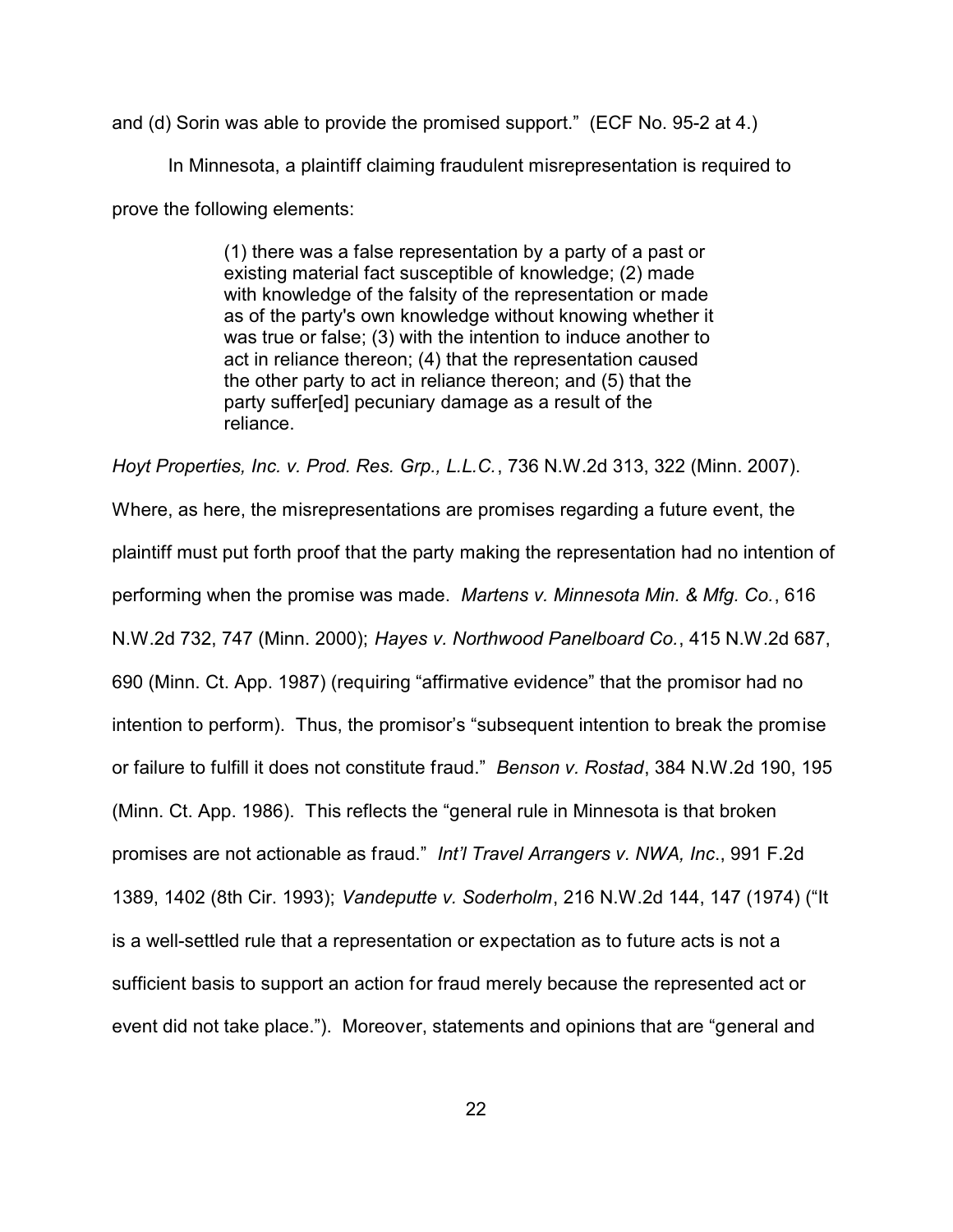indefinite" are not actionable representations of fact. *Martens*, 616 N.W.2d at 747.

Two of the above representations on which Plaintiff relies constitute puffery insufficient to support a fraud claim. Defendant's alleged commitment "to supporting continued sales in the U.S." and its ability to "provide the promised support" are the kind of "vague generalities that no reasonable person would rely on as assertions of particular facts." *Alpine Bank v. Hubbell*, 555 F.3d 1097, 1106 (10th Cir. 2009). Plaintiff has provided no additional context for these statements, which lack any substance or concrete details on which a reasonable person would base his decision.

The remaining two representations are likewise not actionable. The Court accepts that claims of bringing specific products into the U.S. market and willingness to service patients post-operatively are sufficiently definite to support a fraud action. However, Plaintiff bears the burden of providing affirmative evidence that Defendant had *no intention* of performing at the time the statements were made. *Martens*, 616 N.W.2d at 747. Plaintiff references Defendant's alleged undercapitalization and statements from Defendant's Chief Executive Officer, Andre Michel. (ECF No. 94 at 33-34.) Michel, based in Defendant's Europe location, was

> really upset that Sorin US was losing money and wanted to find a way to stop the bleeding. Andre indicated in around 2006 that they (Europe) did not want to keep funding Sorin US. He indicated that Sorin US needed to get to a break-even point NOW. These were the exact words that Andre Michel used when we discussed this at a NASPE meeting. Andre asked me how he could get this "albatross" from around his neck and bemoaned the "arm and a leg" it was costing Europe to keep Sorin US afloat.

(ECF No. 95-3 at 4.) While such evidence suggests a struggling business, it does not indicate that Defendant had no intention of introducing new products or providing post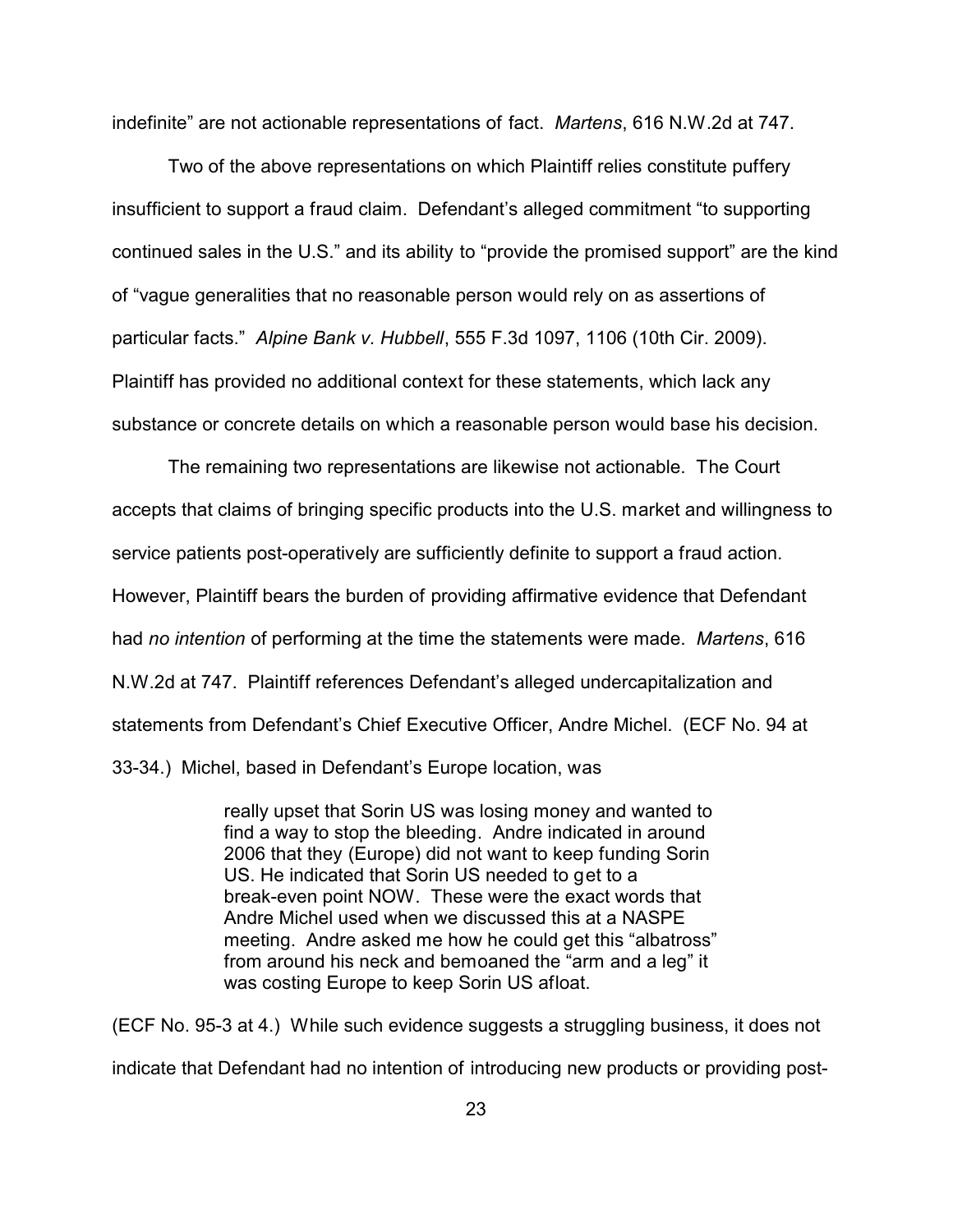operative support. Rather, Plaintiff's evidence relates to Defendant's general financial condition, not its willingness to make good on its promises*.* Any additional evidence that Defendant failed to perform post-Agreement has no bearing on the alleged pre-Agreement promises of future action, even if Defendant subsequently formed the intent to break its promises. *Benson*, 384 N.W.2d at 195. The Court therefore cannot conclude from the record that Plaintiff has made it "affirmatively to appear that [Defendant] had no intention to perform at the time the promise was made." *Vandeputte*, 216 N.W.2d at 147. Summary judgment will accordingly enter on Plaintiff's fraudulent misrepresentation claim.<sup>9</sup>

### **IV. CONCLUSION**

For the reasons set forth above, the Court ORDERS as follows:

- 1) Defendant's Motion for Summary Judgment (ECF No. 79) is GRANTED IN PART;
- 2) Summary judgment is GRANTED as to Plaintiff's claims for breach of the Agreement's express provisions, but is DENIED as to Plaintiff's claims for breach of the covenant of good faith and fair dealing as described in detail above; and
- 3) Summary judgment is GRANTED as to Plaintiff's fraud claim in its entirety.

 $9\,$  Given this result, the Court need not address Defendant's additional arguments regarding the economic loss rule and the effect of the Agreement's express provisions on any fraud claim. (ECF No. 100 at 15-20.)